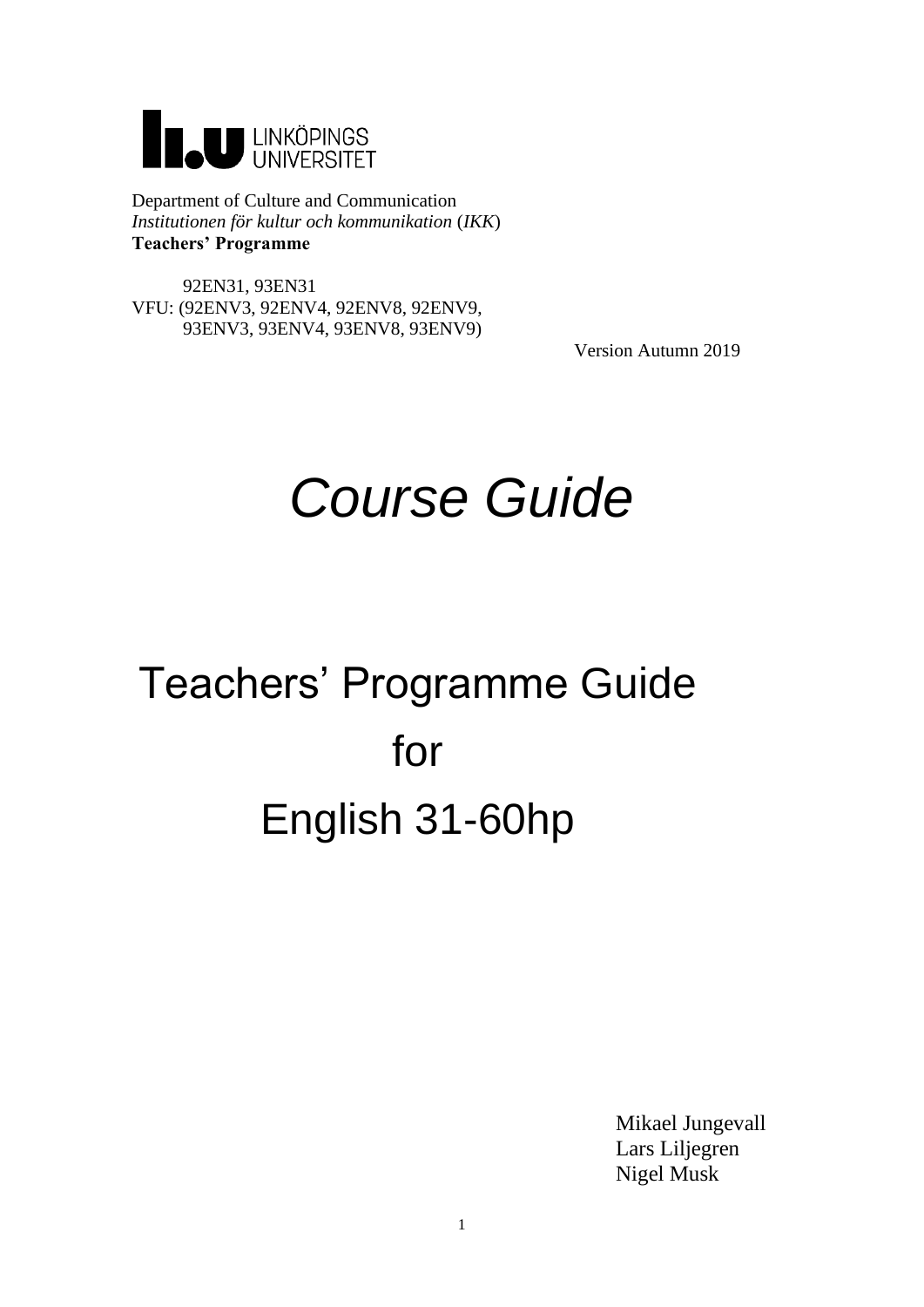**Below follows first information that has to be incorporated according to the powers that be. Based on where it is taken from, it will appear in either English or Swedish. After the first section –** *Grunddata* **– however, all the other information will be provided in English, as has always been the case before.**

# **Grunddata**

# **Kursplan – Lärandemål 31-55hp**

Efter avslutad kurs skall den studerande kunna

- uttrycka sig idiomatiskt med hänsyn tagen till grammatiska strukturer och ett för läraryrket professionellt engelskt ordförråd
- demonstrera grammatiska insikter, även i ett kontrastivt perspektiv
- uppvisa färdighet i att identifiera samt pedagogiskt förklara språkliga fel
- redogöra för kunskaper kring amerikansk och brittisk kultur och litteratur från äldre epoker
- demonstrera grundläggande insikter om bredare kulturella strömningar

- med stöd i vetenskapliga källor diskutera och på en grundläggande nivå analysera ungdomslitteratur med hänsyn tagen till det framtida läraryrket

- med stöd i vetenskapliga källor diskutera och på en grundläggande nivå analysera språkligt och litterärt avancerade texter som belyser idéutveckling inom äldre epoker, såväl ur ett litteraturvetenskapligt som ett pedagogiskt perspektiv

- uppvisa förmåga att identifiera och förklara litterär terminologi i ett verk av Shakespeare
- granska litteraturvetenskapliga analyser av studerat verk
- på grundläggande nivå uppvisa ett vetenskapligt förhållningssätt inom engelsk litteraturvetenskap
- definiera, exemplifiera och använda lingvistiska och sociolingvistiska begrepp,
- tillämpa lingvistiska teorier och metoder i analyser av språkliga data
- identifiera utvalda varianter av engelska från olika världsdelar och med hjälp av ljudskrift och fonetiska grundbegrepp beskriva fonologin i desamma

- inom ramen för språkstudier och med hjälp av problemställningar kunna författa en text med vetenskaplig karaktär

- visa kunskaper om formaliahantering i användningen av vetenskapliga källor och empiriska data där även källkritiska ställningstaganden ingår

- genomföra en uppgift utifrån givna tidsramar
- med utgångspunkt i sina ämnesstudier och ämnesdidaktiska studier formulera pedagogiska problemställningar med relevans för gymnasieskolan / åk 7-9
- diskutera konsekvenserna av politisk styrning av ämnets innehåll

- söka och sammanställa forskning med relevans för ett specifikt ämnesdidaktiskt område

- visa förståelse för de olika aspekter som läraren utifrån gällande styrdokument måste ta hänsyn till vid bedömning av elevprestationer i engelska i gymnasieskolan / åk 7-9

- använda skolans styrdokument för ämnet och kunna relatera dessa till aktuell språkdidaktisk forskning samt till metoder och arbetsformer som befrämjar språkinlärning

- redovisa ett utfört moment i litteraturundervisning med hänvisning till teori och aktuell forskning inom området

- använda lärplattformar och diskutera användningen av IKT som pedagogiskt redskap i gymnasiet / åk 7-9.

# **Undervisning/Arbetsformer**

Undervisningen sker i form av föreläsningar, seminarier och lektioner samt självstudier.

# **Examination och betyg**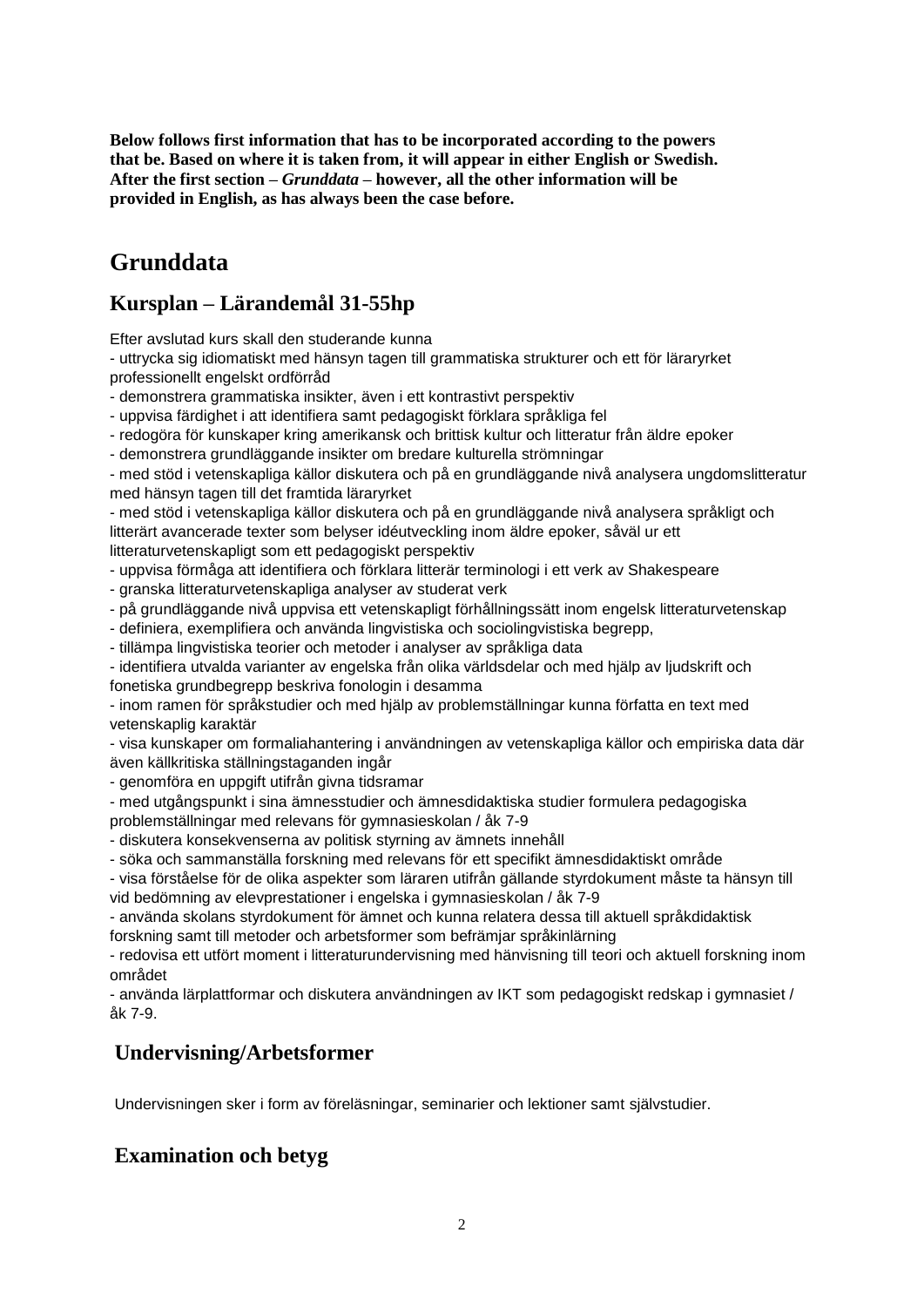Kursen examineras genom skriftlig hemtentamen, skriftlig salstentamen, muntlig tentamen samt muntlig och skriftlig redovisning. Betygen U/G samt U/G/VG förekommer.

# **Betygskriterier**

**Below follows an overview of the grading criteria for the various course modules. How – exactly – these are tested can be seen in the overview of the** *Ladok* **codes at the end of the on-line syllabus, and more detailed information may also be provided by the respective teachers/course material.**

# **Pedagogical Grammar**

G

The student is able to

- identify a wide range of the most common grammar errors made by Swedish students
- pedagogically explain the error in a way the students would understand

#### VG

The student is able to

- identify most of the grammar errors generally made by Swedish students
- pedagogically explain the errors in a way the students would understand
- analyse the error in terms of the underlying grammatical structures, using relevant grammatical terminology

## **Language Proficiency (Written English and English Grammar)**

# G

The student is able to

- express him- or herself idiomatically, taking into consideration grammatical structures and a professional vocabulary suited to the teaching profession
- demonstrate grammatical insights, also from a contrastive perspective
- show an understanding of sentence functions and the structures with which they can be realised

## VG

The student is able to

- express him- or herself idiomatically. Grammatical structures and vocabulary are very well suited to the teaching profession and would work well in an academic context
- demonstrate grammatical insights, also from a contrastive perspective.
- be able to use a wide range of grammatical structures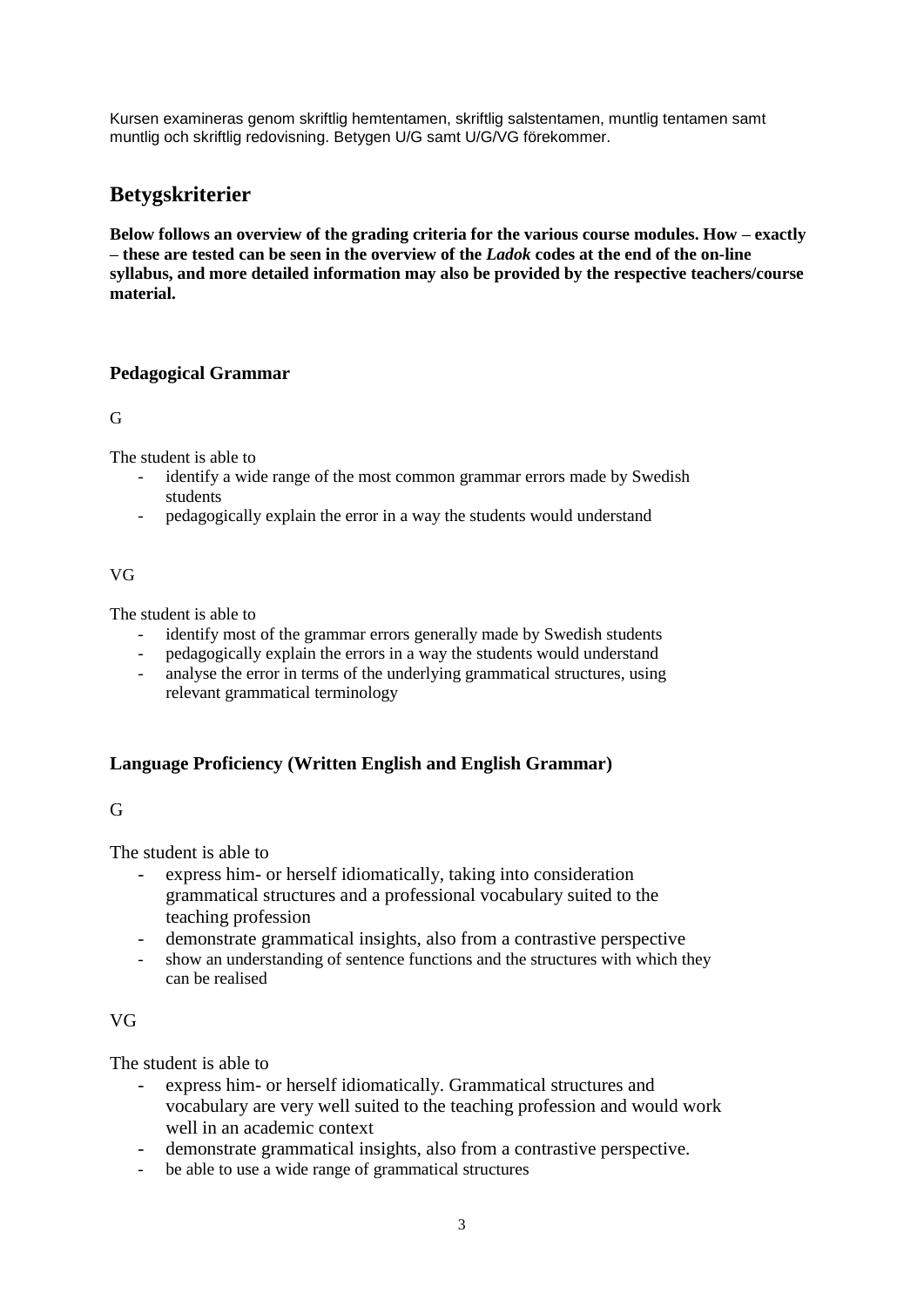- show a detailed understanding of sentence functions and the structures with which they can be realised

# **British and American Literature in a Cultural Context**

#### **Literature and Culture**

Like your cultural studies in English 1, these courses place your language study in a larger cultural context by trying to show how British and American societies work and how their peoples think about themselves and their lives. Last term you studied the modern societies and modern literature. This term you will be studying how these societies have evolved, in other words, you will be going back in time. These courses seek to integrate a general orientation of the historical and cultural development with the study of key texts from some historical periods in order to help our students acquire a broad cultural understanding of the English-speaking world.

#### **British and American Literature in a Cultural Context**

This course is a survey of British and American history and literature from the  $16<sup>th</sup>$  to the  $20<sup>th</sup>$ centuries. It provides an overview of the most important historical and cultural developments. By relating literature from these periods to the historical context, the course illustrates the relation between literature and society.

For both the British and the American part, there are three lectures and a final written exam. Attendance at lectures is not compulsory but advisable, since the exam covers both lectures and course literature.

Course literature: McDowall, O'Callaghan and material supplied by the department.

#### **Literature seminars**

For the first part of the course you will be reading British youth literature (see below) exploring how authors have made use of myth in classic as well as contemporary youth literature.

The later part of the term you will be studying some of the classics of British and American literature. The authors and works of this course have been chosen to illustrate the life and culture of the different historical periods covered in your cultural studies. In addition, they are all part of the literary canon, i.e. these texts are considered milestones in the development of world literature.

Active participation in ALL the seminars is compulsory. Please note: minimum acceptable preparation requires adequate computer written answers<sup>1</sup> with page references on all the set questions. Your notes must also be submitted to Urkund when requested.

Course literature: See the literature list for the course.

## **Criteria for Grading**

-

### **British and American Literature in a Cultural Context**

<sup>&</sup>lt;sup>1</sup> Consult the literature compendium for what is meant by "adequate answers".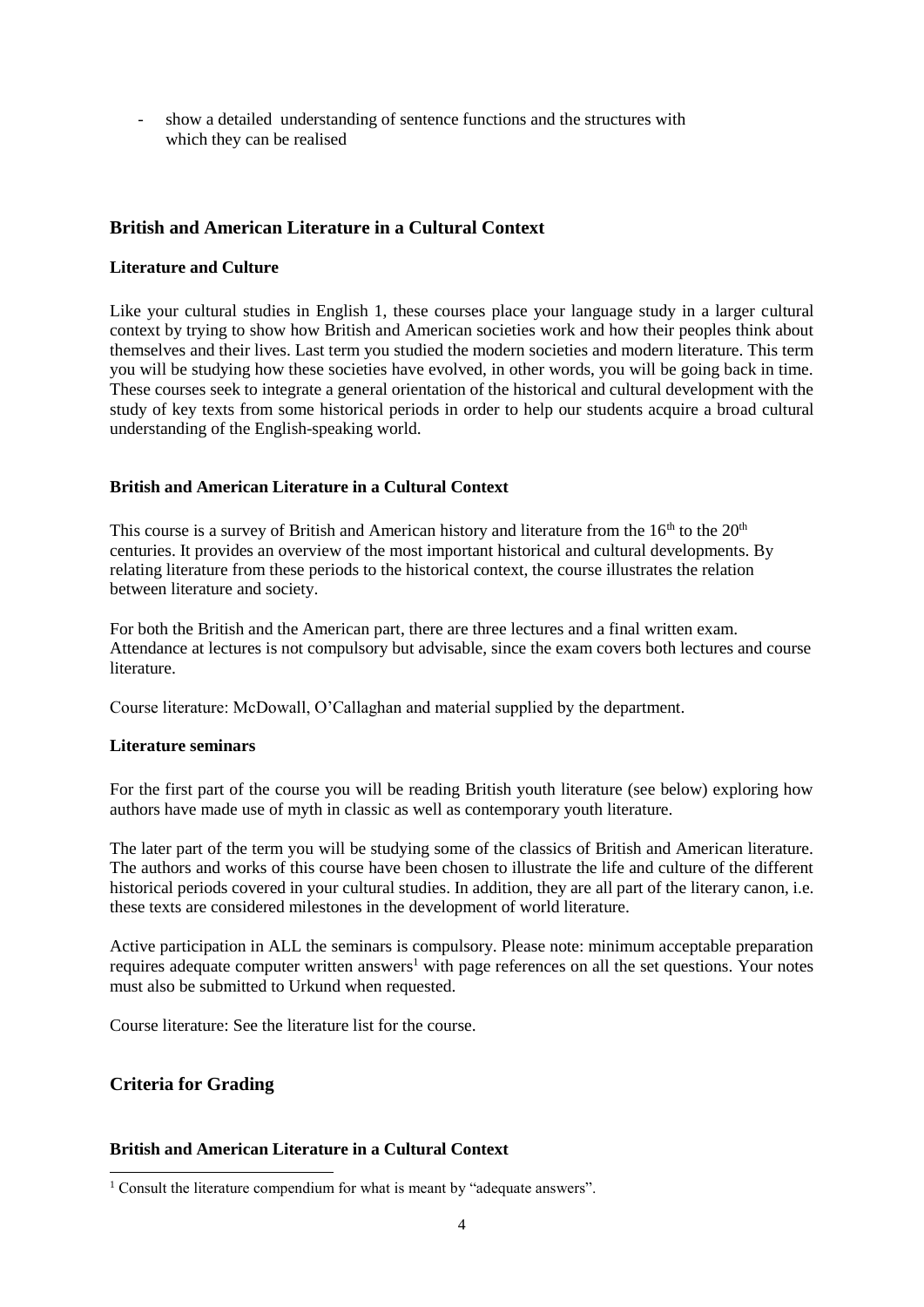#### G

The student shows a basic knowledge of British and American historical and literary development and their relationship from the  $16<sup>th</sup>$  to the  $20<sup>th</sup>$  centuries.

VG

The student shows a more advanced knowledge and understanding of British and American historical and literary development as outlined above.

## **Literature Seminars**

G

The student can understand and discuss content and narrative techniques – based on literary theory in classic and contemporary British and American literary texts, express this understanding in clear and correct written English and through the use of correct terminology and relate it to the historical and cultural development of Great Britain and America.

VG

The student can analyse and discuss narrative techniques and themes – based on literary theory - on a more advanced level in classic and contemporary British and American literary texts, express this analysis in well-argued and well-phrased written English and through the competent use of correct terminology and relate the analysis to the historical and cultural development of Great Britain and America.

#### **Shakespeare**

The Shakespeare course requires the students to read and understand Shakespeare's *Macbeth.* Three lectures are given on the background and content of the play and a film of the play concludes the course. None of these are obligatory although they are recommended as preparation for the final examination. This is a written exam (2 hrs) with a total of 50 points.

G

30p (60%); The student can interpret and discuss selected passages from the play.

VG

40p (80%). VG requires a higher standard in the interpretation and discussion of selected passages from the play, particularly the ability to explain metaphorical language.

# **Youth Literature**

## G

The student can discuss and analyse the work using good and fluent English. The student can identify and compare myths and their significance for the story told, and can show the ability to see how the work studied could be used in a teaching situation in schools.

VG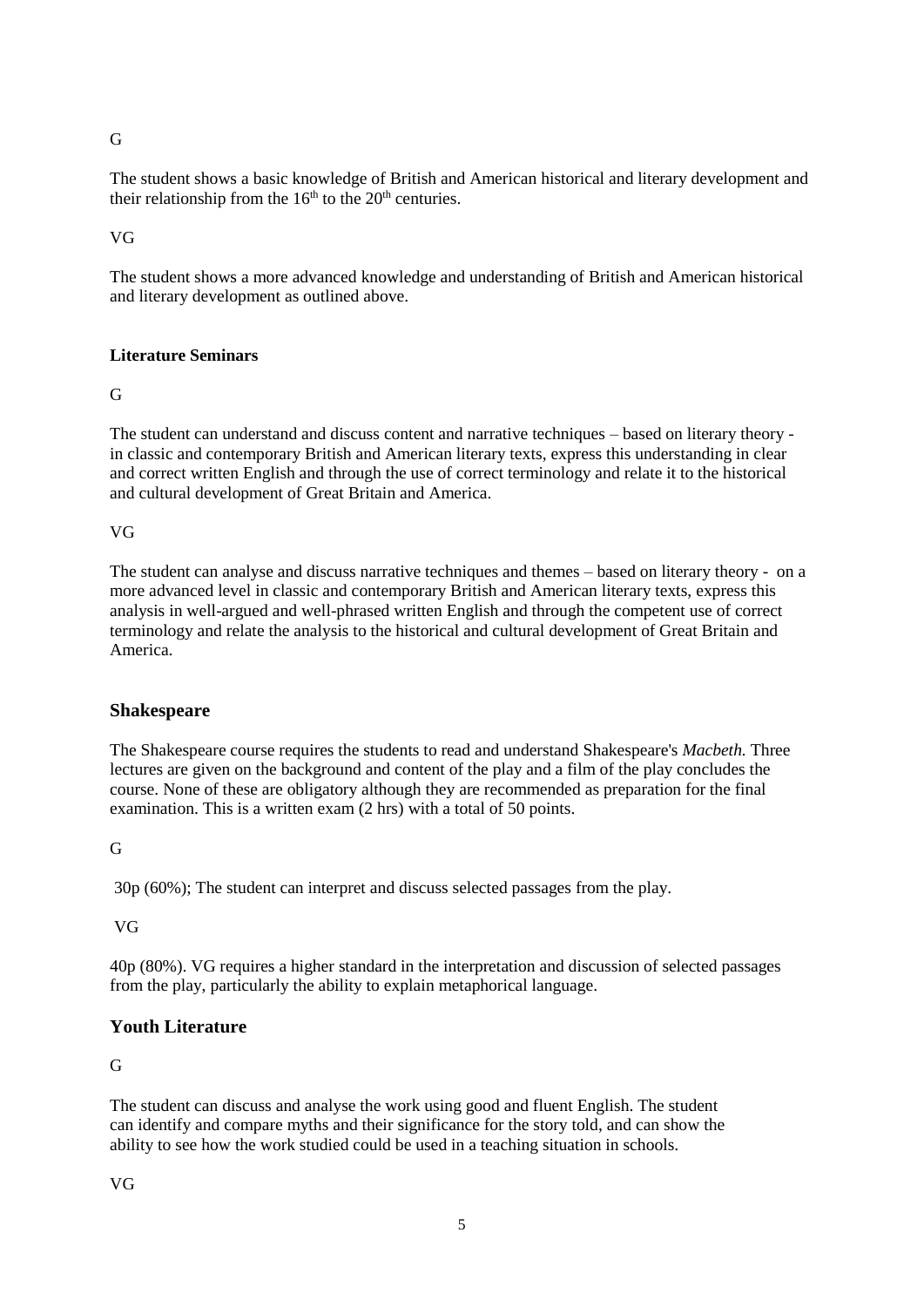The student can discuss and analyse the work using good and fluent English. The student can identify and compare myths and their significance for the story told, and can show the ability to see how the work studied could be used in a teaching situation in schools. In doing so, the student can display a high degree of independent thought and analytic ability.

# **Teaching Youth Literature**

# G

The student can actively, and with some confidence, run some literary classes in a British school. (S)he can present and expose the students to a literary text and actively involve them in a discussion or an activity around it, using their response as a guideline for how to carry on with the lesson. The student can also report back on his/her experiences, displaying a degree of critical analytical thinking and taking into account current research on the subject.

# **Varieties of English**

**G** 

## **Phonetic analysis**

The student is generally able to:

- transcribe short excerpts of selected (regional and/or social) varieties of English,
- identify and describe some salient phonetic features that distinguish each from standard varieties of British and/or American English.

#### **Essay**

The student is able to:

- use appropriate linguistic terms and concepts to describe regional and social features of one or more varieties of English as well as exemplify them on the whole correctly and appropriately,
- synthesise information from different academic sources,
- apply linguistic theory and method related to a given topic,
- give a few points of critical appraisal of a given linguistic model, theory or method,
- structure the analysis in essay form,
- follow accepted formal conventions to quote and refer to the appropriate literature,
- complete the take-home exam within the stipulated time.

#### **VG**

#### **Phonetic analysis**

The student is able to:

- accurately transcribe short excerpts of selected (regional and/or social) varieties of English,
- - accurately identify and describe in detail some salient phonetic features that distinguish each from standard varieties of British and/or American English.

**Essay**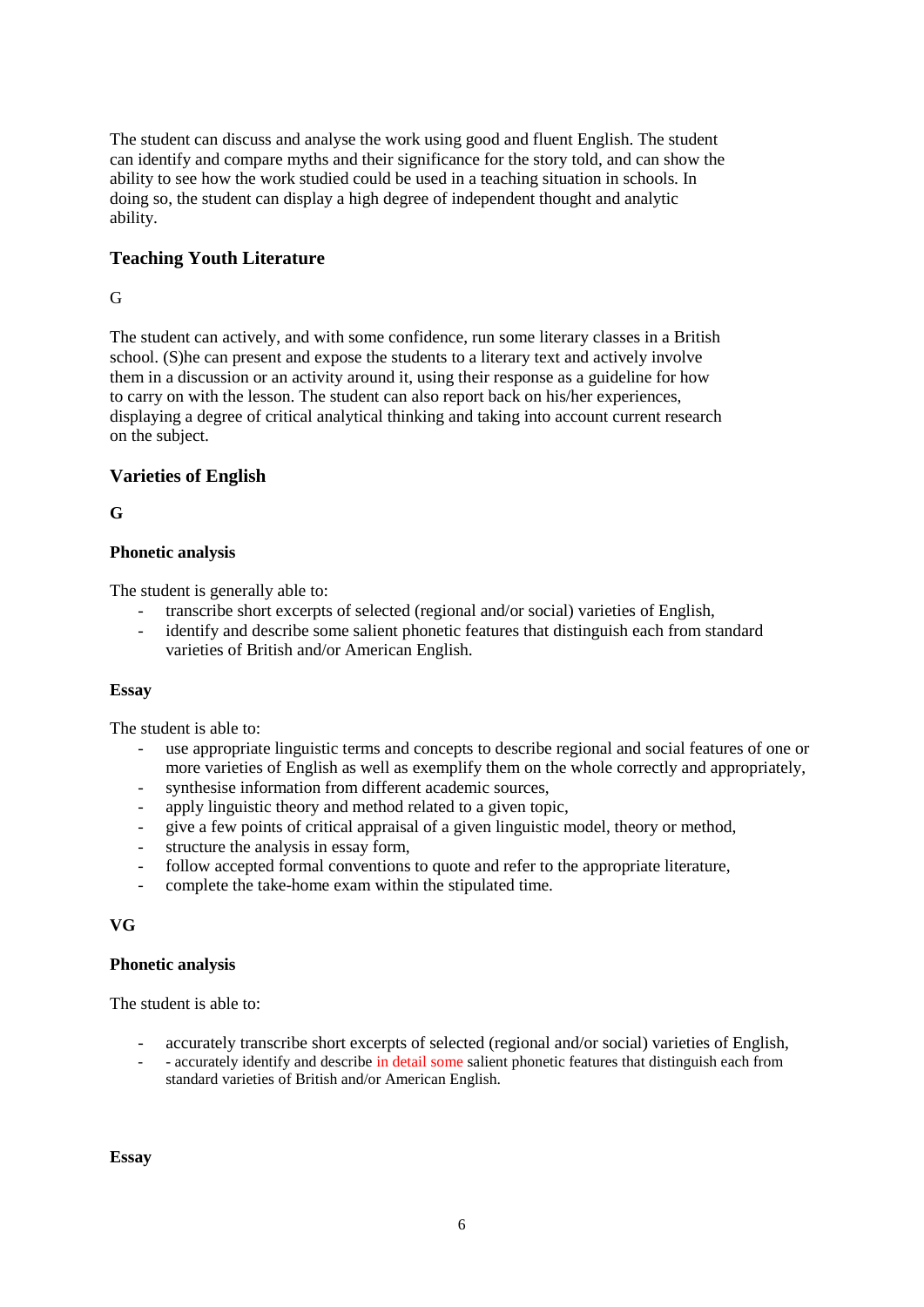The student is able to:

- accurately use appropriate linguistic terms and concepts to describe regional and social features of one or more varieties of English as well as exemplify them correctly and appropriately,
- synthesise information from different academic sources,
- apply linguistic theory and method related to a given topic,
- give a rounded critical appraisal of a given linguistic model, theory or method,
- present the analysis in the form of a lucid, insightful and well-structured essay,
- consistently follow accepted formal conventions to quote and refer to the appropriate literature,
- complete the take-home exam within the stipulated time.

# **VFU and Didactics + Teaching Youth Literature**

The Syllabus and Grading Criteria for these courses can be found towards the end of this compendium, in the assessment forms. Please note that these courses being so short has led to the only grades awarded being either G or U.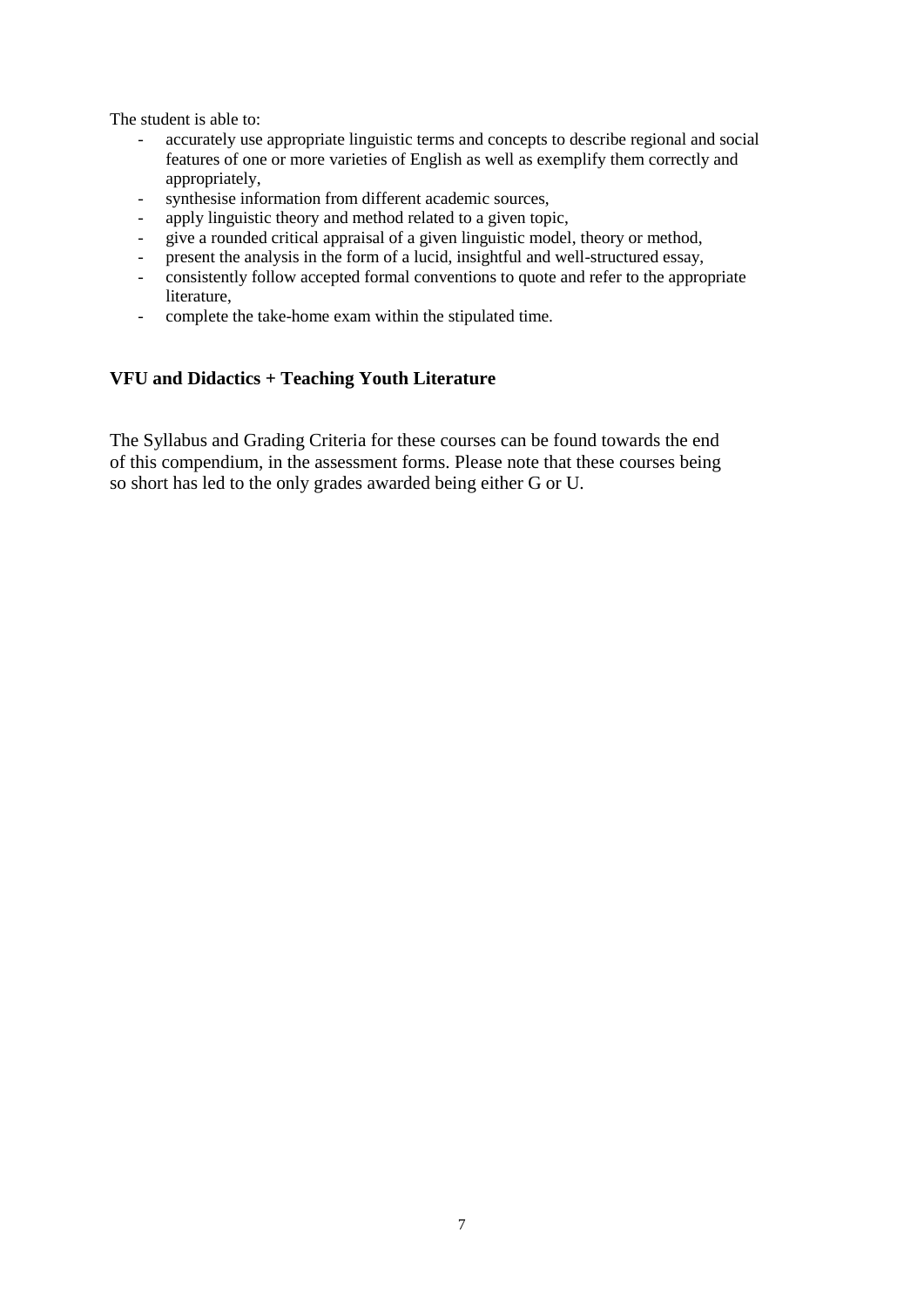#### **Exam Codes, 92EN31, 93EN31:**

ANA1 Skriftlig fonetisk analys. Varieties of English Högskolepoäng: 2.5 ESS1 Skriftl hemtentamen: Varieties of English Högskolepoäng: 2.0 MTN1 Muntlig tentamen: Youth Literature 1 Högskolepoäng: 2.0 MTN2 Muntlig tentamen: Youth Literature 2 Högskolepoäng: 2.0 MTN3 Muntlig tentamen: Teaching Youth Literature Högskolepoäng: 1.0 MTN4 Muntlig tentamen: Austen-Brontë Seminar Högskolepoäng: 2.0 MTN5 Muntlig tentamen: American Short-Stories Seminar Högskolepoäng: 1.0 OBL1 Obligatoriska moment: Aktiv närvaro på Didactics Seminars Högskolepoäng: 2.0 STN1 Skriftlig tentamen: Pedagogical Grammar Högskolepoäng: 2.0 STN4 Skriftlig tentamen: British Literature in a Högskolepoäng: 2.0 Cultural Context STN5 Skriftlig tentamen: American Literature in a Högskolepoäng: 2.0 Cultural Context STN6 Skriftlig tentamen: Shakespeare Högskolepoäng: 1.5 STN7 Language Proficiency Exam 1, Grammar Högskolepoäng: 1.5 STN8 Language Proficiency Exam 2, Translation Högskolepoäng: 1.5

#### **Exam codes for 92ENV3, 92ENV8, 93ENV3, 93ENV8, 3hp**

#### **VFU: Teaching Grammar 3hp**

PRO1 Projekt: Teaching Grammar - skriftlig och muntlig rapport 1 hp (U-G) Project: Grammar Project - Oral and written report

TDLF Tillämpade didaktiska lärarförmågor 1 hp (U-G) Applied Didactical Teaching Skills

TSLF Tillämpade sociala lärarförmågor 1 hp (U-G) Applied Social Teaching Skills

#### **Exam codes for 92ENV4, 92ENV9, 93ENV4, 93ENV9**

#### **Teaching Youth Literature 2hp**

PRO1 Projekt: Teaching Youth Literature in British Schools - muntlig redovisning 2 hp (U-G) Project: Teaching Youth Literature in British Schools - Oral exam

OBL1 Obligatoriskt moment: skolbesök, 0 hp D Mandatory prt: School Visit

OBL2 Obligatoriskt moment: återkopplingsseminarier, 0 hp D Mandatory part: seminars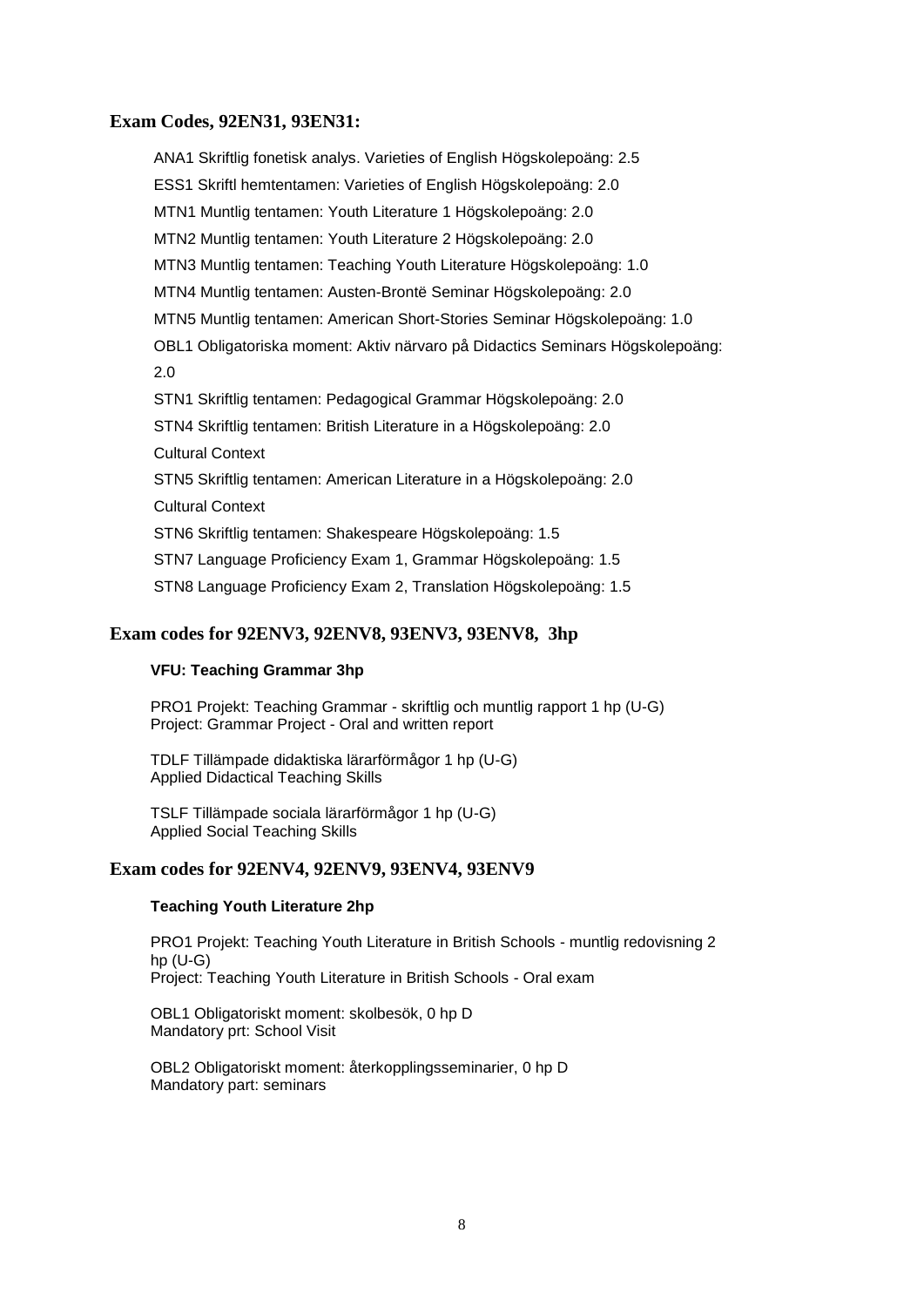# **Grades for the Entire Course**

For the 3 credit and 2 credit VFU courses, only a G is possible.

For a VG on the entire 25-credit course (31-55hp) one of the two criteria below has to be fulfilled:

either

 a total of 12 VG credits, including a VG on STN 2 (Written English: Language Proficiency Exam)

or

a total of 12 VG credits, including a VG on STN1 (Pedagogical Grammar exam) and a G+ on STN2 (Written Engl. Language Prof. Exam)

# **Entry requirements for 61-90 hp (93EN51) Spring Term**

As far as English is concerned, these are the requirements you must meet to be accepted at the next level:

*"Kursen förutsätter Engelska (1-60 hp) varav Engelska (1-30 hp), 30 hp med godkänt resultat och godkända moment Translation, Grammar, Pedagogical Grammar och Varieties of English (essä) i Engelska (31-55 hp), eller motsvarande."*

This means that you have to have passed the following within the subject English:

- *All* the course modules in your first term of English (including VFU) and have 30 credits
- The following exams in the second term of English:
	- o the English Grammar exam (STN7, 1.5 hp)
	- o the Translation exam (STN8, 1.5 hp)
	- o the Pedagogical Grammar exam (STN1, 2 hp)
	- o Varieties of English essay (ESS1, 2 hp)

## **Based on the above, make sure you plan your studies wisely.**

# **Obligatoriska moment**

Endast poänggivande examinationsuppgifter samt de positioner som i schemat anges som "seminars" är obligatoriska moment. Dock förutsätter ett godkänt betyg normalt mycket hög närvaro på all typ av undervisning, så detta trycker vi *starkt* på.

# **Information om examinationsuppgifter**

I den mån denna inte återfinns i detta kompendium hänvisas till LISAMs kursrum för de olika kursmodulerna.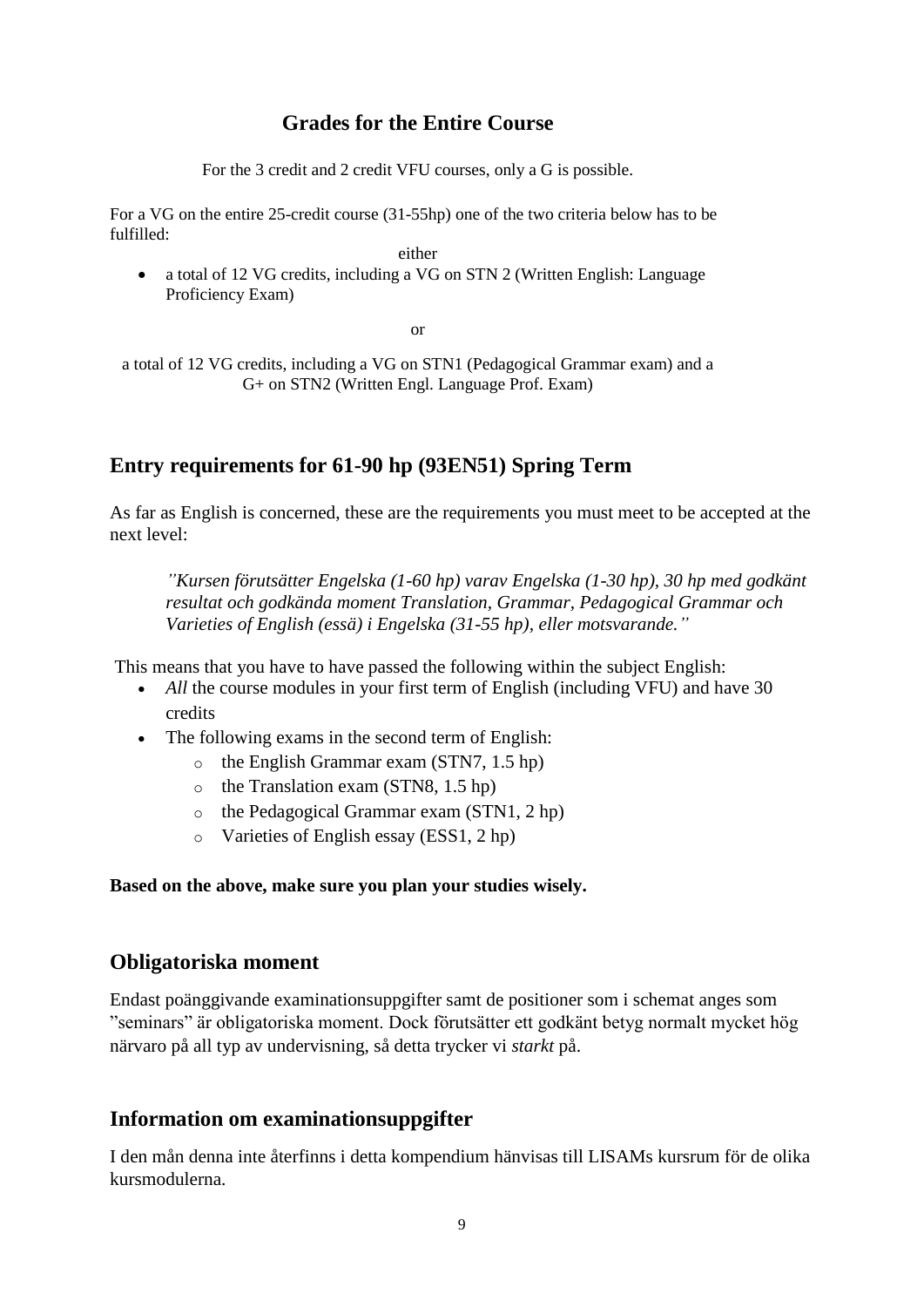# **Återkoppling**

Ges såväl muntligt i form av direktfeedback under lektioner och seminarier, som skriftligt, i form av kommentarer till inskickade hemtentamina eller uppsatser, samt i form av skriftliga kommentarer/korrigeringar av skriftliga tentamina. Skriftlig återkoppling får studenten ta del av antingen när tentamen hämtas ut hos kursadministratören eller då läraren i digital form eller pappersform återsänder rättad uppgift till studenten. Tidsgränsen för att återfå skriftlig examination är normalt tio arbetsdagar, plus två dagar för betygsrapportering. På muntliga tentamina ges även muntlig feedback direkt på plats.

# **Obligatorisk kurslitteratur**

Nedan anges den obligatoriska kurslitteratur som studenter måste köpa eller på annat sätt införskaffa. En komplett lista över all litteratur – även referenslitteratur – anges på hemsida för respektive kurs, samt finns på LISAM. Ser där särskilt information om gratis ordboksappar och on line-länkar till ordböcker.

**NB The literature has been ordered through Bokakademin in Kårallen. Below, only the** *compulsory* **literature is listed. For further recommended reading, please see the link "Reading List" on the homepage for this particular course.**

**Language Studies, Pedagogical (English) Grammar & Written English**

- Estling Vannestål. *A University Grammar of English*. Studentlitteratur, 2007. ISBN: 9789144034997
- Heffernan, James A.W. och John E. Lincoln. *Writing: A College Handbook*. 5<sup>th</sup> ed. Norton, 2000. ISBN: 039397426X
- Hewings, Martin. *Advanced Grammar in Use*. Cambridge: Cambridge UP, 2005. ISBN: 9781107697386
- Smitterberg. *Erik. Spotting the Error: A Problem-based Workbook on English Grammar and Usage*. Studentlitteratur, 2007. ISBN: 9789144036120
- Yule, George. *The Study of Language*. (5th ed.) Cambridge, Cambridge UP, 2014. ISBN: 9781107658172

*Övningsmaterial i grammatik del 1-2* (Compendiums to be found at LISAM)

# **Varieties of English**

- Armstrong, Eric. *Journey of the Voice*. [online] available from <http://www.yorku.ca/earmstro/journey/index.html> [14 June 2017]
- British Library. *Learning. Sounds Familiar*. [online] available from <http://www.bl.uk/learning/langlit/sounds/index.html> [14 June 2017]

Crystal, David (2005) *The Cambridge Encyclopedia of the English Language*. 2nd edn. Cambridge: Cambridge University Press. ISBN: 9780521530330

Yule, George (2014) *The Study of Language*. 5th edn. Cambridge: Cambridge University Press. ISBN: 9781107658172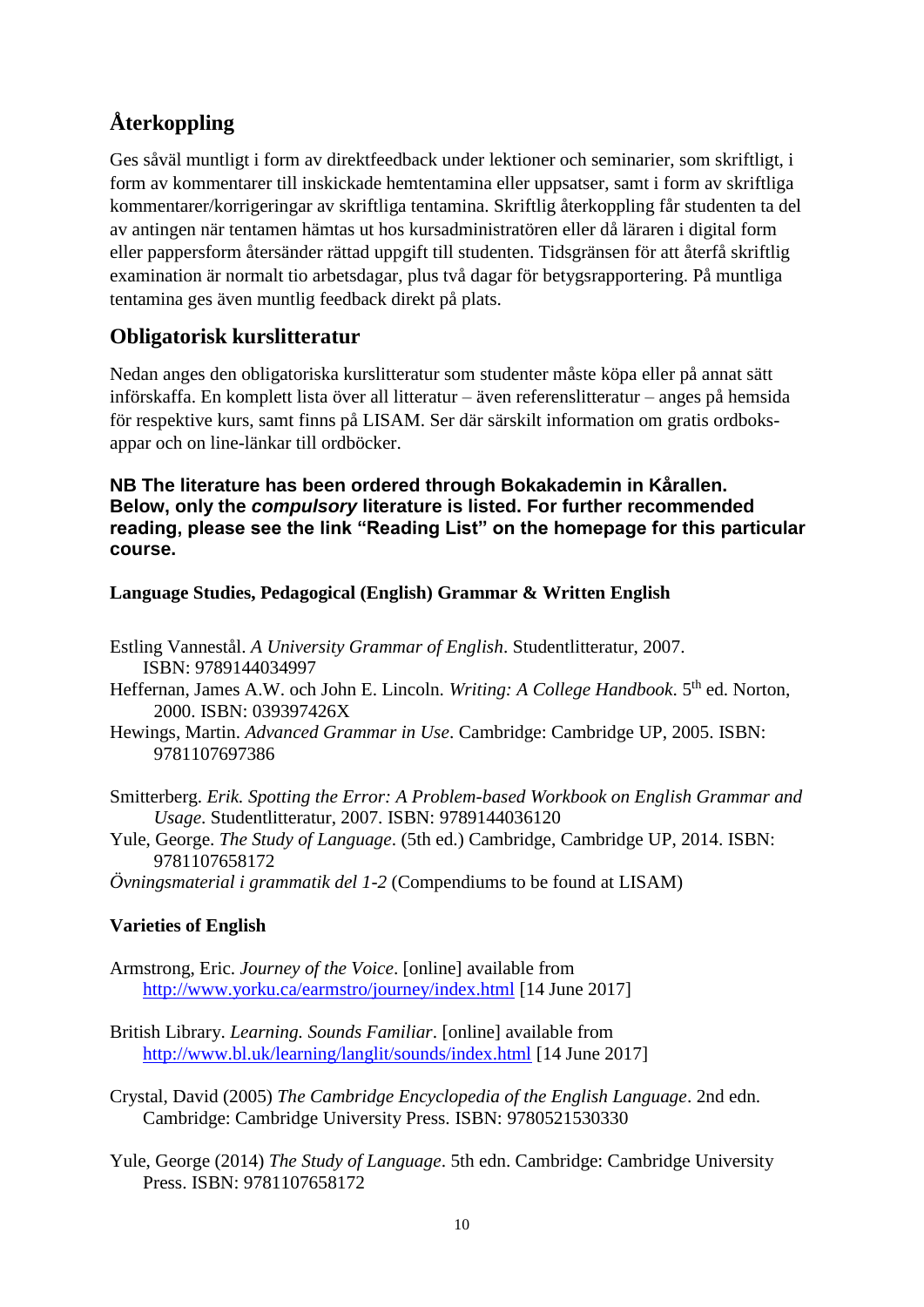#### **British and American Literature & Cultural Studies**

Please note that the Penguin Classics are better than the Penguin Popular editions in that they usually offer notes and a good introduction.

Austen, Jane. *Pride and Prejudice*. 1813. London: Penguin Classics, 1972 or later. ISBN: 0141439513

Brontë, Charlotte. *Jane Eyre*. 1847. London: Penguin Classics, 1966 or later. ISBN: 9780141441146

*American Short Stories*. (Compendium to be published on LISAM)

Bergström, Catharine Walker and Alastair Henry. *Texts and Events. Cultural Narratives of Britain and the United States*. Lund: Studentlitteratur, 2012. 2nd ed. ISBN: 9789144070643

Shakespeare, William: *Macbeth*. 1606. New Swan edition. Harlow: Longman, 1984 or later. ISBN: 582527112 (Alternatively, the Penguin edition edited by G. K. Hunter)

#### **Youth Literature**

Lewis, C S. *The Magician's Nephew*. Harper Trophy, 1994. ISBN: 9780064471107 Sedgwick, Marcus. *Midwinterblood*. Indigo, 2012. ISBN: 978178060206 Wright Mabie, Hamilton. *Norse Stories Retold from the Eddas*. Read Books, 2010. ISBN: 9781617204579 Wynne Jones, Diana. *Eight Days of L*uke. HarperCollins, 2000. ISBN: 9780006755210

## **Didactics/VFU**

Hedge, Tricia. *Teaching and Learning in the Language Classroo*m. Oxford: Oxford UP, 2000 or later ISBN; 9780194421720

# **Undervisande lärare**

Lars Liljegren **[lars.liljegren@liu.se](mailto:lars.liljegren@liu.se)** (1<sup>st</sup> Head of English at *Ämneslärarprogrammet*)

Nigel Musk [nigel.musk@liu.se](mailto:nigel.musk@liu.se) (*2 nd* Head of English at *Ämneslärarprogrammet*)

Mikael Jungevall [mikael.jungevall@liu.se](mailto:mikael.jungevall@liu.se) (Didactics and *VFU*)

Emile Farmer [emile.farmer@liu.se](mailto:emile.farmer@liu.se)

Anna Watz [anna.watz@liu.se](mailto:anna.watz@liu.se)

Maria Strääf [maria.straaf@liu.se](mailto:maria.straaf@liu.se)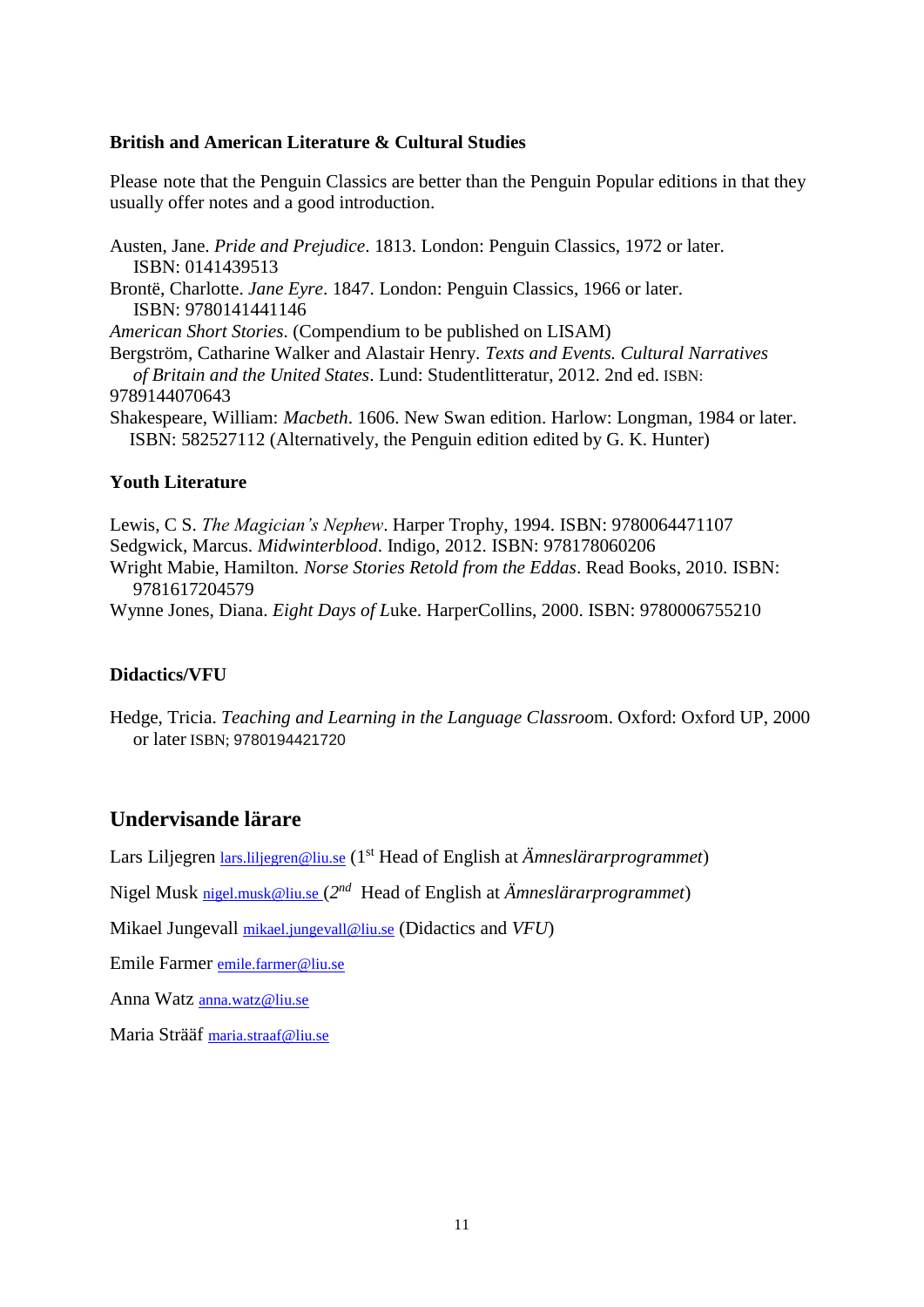# **English for Student Teachers, Autumn Term**

# **Introduction**

# **Didactics and** *VFU* **(Teaching Practice)**

Welcome to the second term of English within the teachers' programme, 31-60hp. The course is constructed so that 31-55 hp are points for studies within the subject English (including didactics) and 56-60hp are points for *VFU* (*Verksamhetsförlagd utbildning*), including *VFU* projects and follow-up seminars. The course modules belonging to each of these two areas are not to be regarded as separate parts, but as integrated parts of a greater whole, together providing you with the tools necessary to become a good teacher of English.

Firstly, you will be studying various courses within the subject English. Secondly, there are didactics seminars dealing with various aspects of teaching English, which run in parallel throughout your studies with us. Finally, the knowledge, insights and skills gained in your subject courses and the didactics seminars are to be applied in your *VFU* projects in schools. You will then be reporting back on these projects in follow-up seminars and in written reports, to allow for feedback from both peers and teachers.

Basically, your year of English studies is constructed as follows:

- English subject courses
- Didactics & *VFU* follow-up seminars
- Teaching practice & *VFU* projects

All the *VFU* projects are preceded by introductory didactics seminars dealing with the assigned task.

# **Examination**

The *VFU* projects are to be carried out in accordance with the written instructions found in this compendium. In reporting back on the various assignments, your report should focus most on your personal reflections, i.e. an *analysis* of what you have experienced when carrying out your project, and what these experiences mean for your future profession as a teacher. In the specific instructions for each of the projects there are "points to consider" which will aid you in your analysis. Furthermore, your analysis should be supported by theory, both as regards second language acquisition and the art and practice of teaching English as a foreign language.

This means we are not primarily interested in reports where we are told that everything went well and the pupils liked it. On the contrary, regardless of whether or not an assignment went well, *the important thing is what you make of your experiences.* What have you learnt that you didn't know before? What could be done in another way, and what would you gain or lose by changing the way you conducted your project? The skill of reflection and analysis is essential to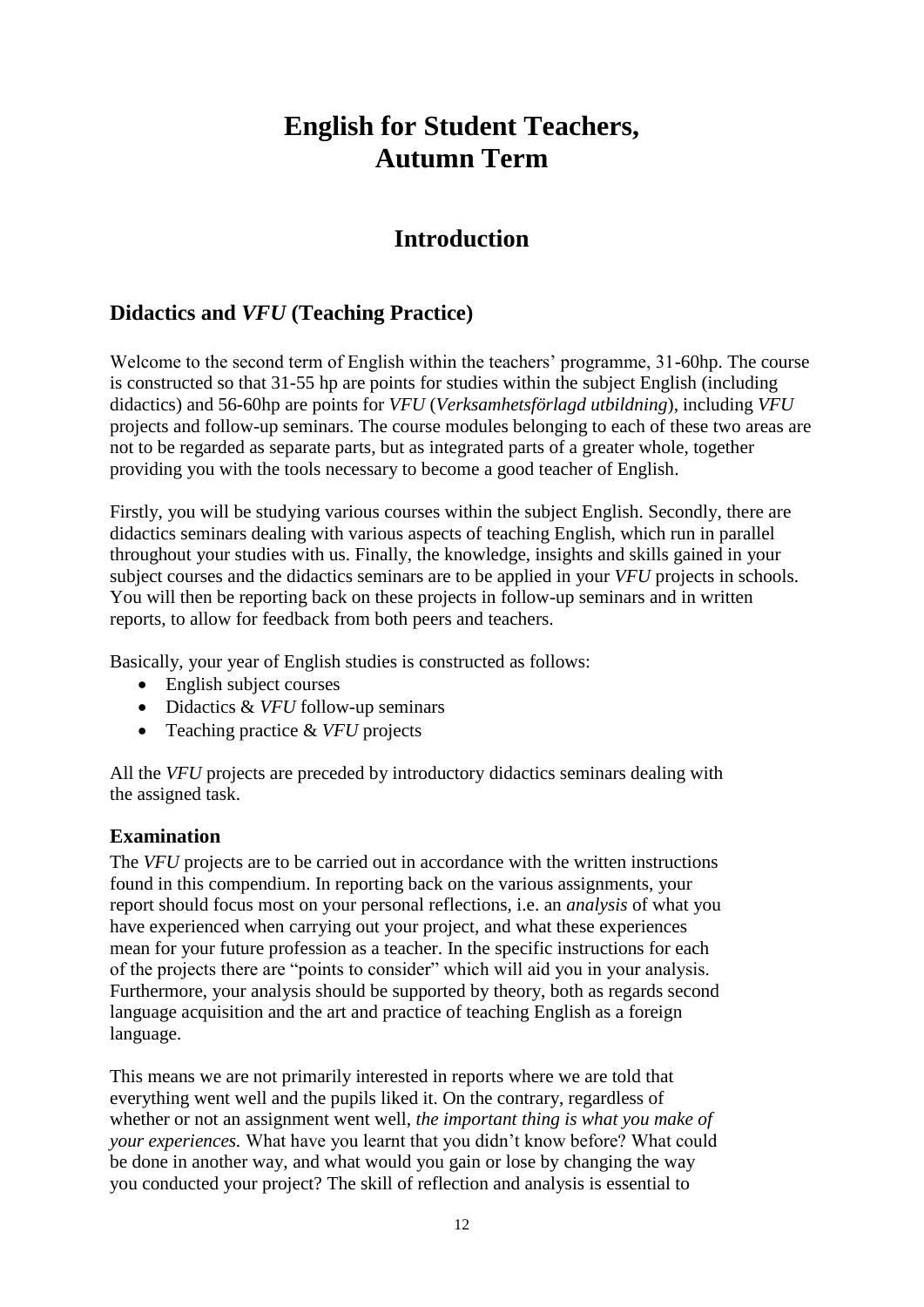your becoming a good teacher, since you can never develop as a teacher if you cannot analyse *why* things went well or badly. When you know *why*, you can draw valuable conclusions for your future teaching, and thereby continue to refine your teaching skills.

Naturally, the *VFU* **follow-up seminars are compulsory**, since they are a part of your examination and are essential both for the success of your *VFU* projects and the attainment of a higher level of awareness and maturity for your future career as a teacher.

The projects can be dealt with individually or in pairs, depending on whether one or two of you have been assigned to a supervisor. When two of you share a supervisor, the descriptive part of the project including your lesson plans, i.e. accounting for *what* you did, should be jointly written, but the reflective and analytical part must be written individually. This means that after having written your joint account you just add your individual analysis to the same report, preferably under a heading that clearly states the name of the author. It goes without saying that you must be prepared to account for all aspects of your projects in the oral follow-up seminars.

# **Procedure**

Your studies within *VFU* and Didactics start with an introductory lecture on language didactics.

These are followed by didactics seminars, in which your *VFU* projects are also presented one at a time. On the completion of a project, you should start planning your report, which will be dealt with in both a written report and in an oral followup seminar.

Throughout the course, Tricia Hedge's *Teaching and Learning in the Language Classroom* is to be used as one of the foundations for seminar discussions and be referred to in the analysis section of your reports. This book is also important to the didactics pre-tasks you are to put together, based on your homework assignments in Hedge and the ensuing discussions at the seminars.

In some cases, practical circumstances (your supervisor's schedule etc.) might make it more suitable to start your project before it is actually introduced in the corresponding didactics seminar(s). For example, your supervisor may not be able to help you the very hours you are scheduled for this particular project. This is why **it is essential that you and your supervisor compare schedules and discuss where to place the various projects in time. This must be done as soon as possible in the term.** However, everyone must have completed their projects and have posted their reports in LISAM by the agreed deadline for each respective follow-up seminar.

In addition to the above, it should be noted that your *VFU* projects do not constitute all of your teaching practice. Indeed, throughout your English studies, you are expected to attend all the lessons that your supervisor teaches when you are doing your teaching practise. Naturally, you should try to do as much teaching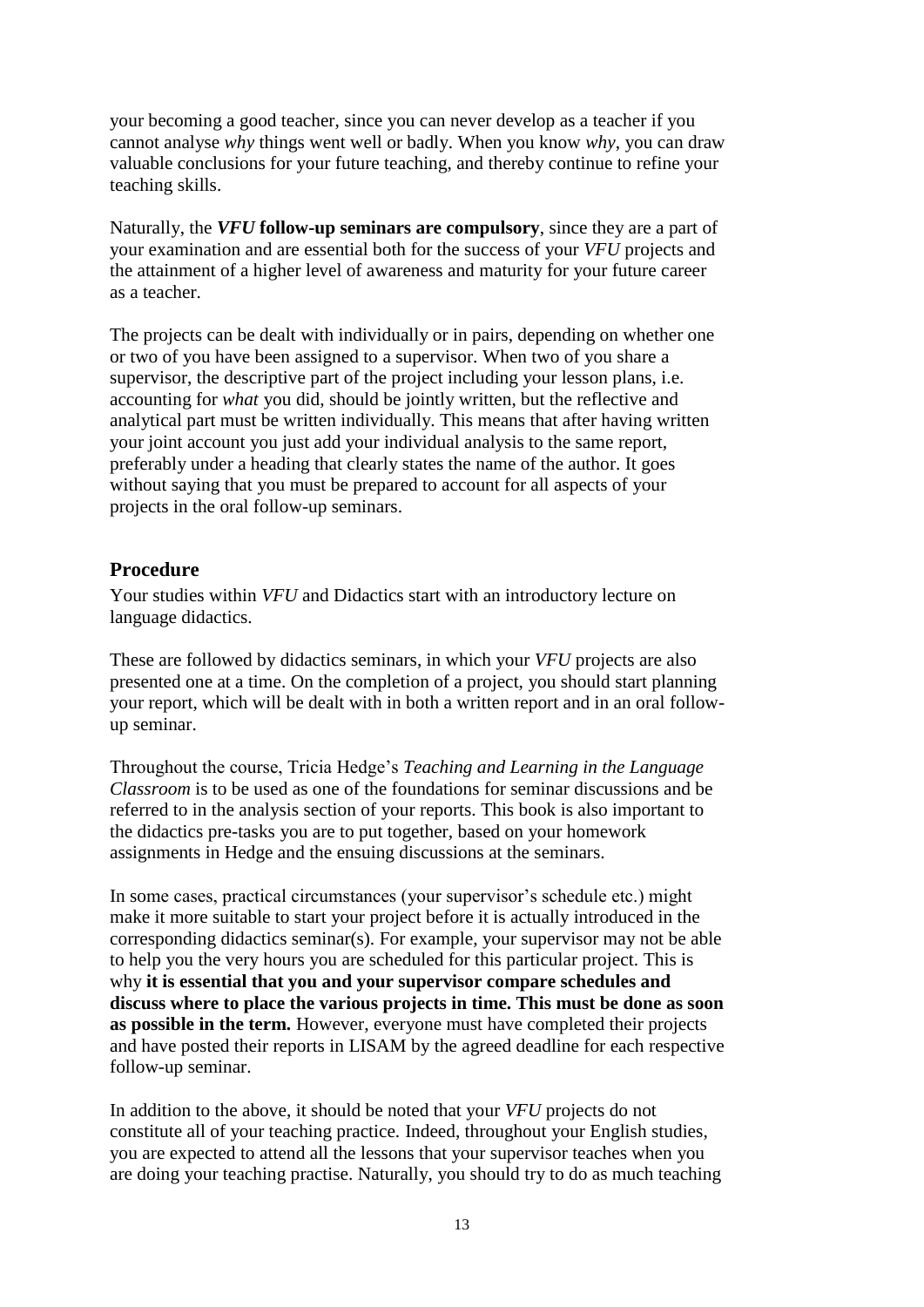as possible outside the time required by the projects themselves. This is your only chance to become a good teacher before getting your degree. Therefore, your supervisor may well ask you to take on more teaching – this is as it should. This naturally means you are not simply required to teach the necessary number of lessons and then leave for the day. Instead, you should stay for the entire school day and take part in all the various activities pertaining to the duties of a teacher. Indeed, your supervisor will be required to report back on your participation in follow-up discussions of your teaching, staff meetings and the like.

You will visit your schools during certain "block weeks". The relevant weeks for you in the autumn term are weeks 39-40 plus your *second* week in England (week 45). Week 45 is preceded by an on-campus course on teaching youth literature, at Chester University.

While you are doing your teaching practice in schools, you are naturally to follow your supervisor's lessons, but we strongly recommend that you also take the initiative to ask other teachers if you may visit their lessons too. This is good for two reasons: firstly, your supervisor may teach too few hours of English for your purposes. Secondly, the more teachers you get a chance to observe in action, the greater the wealth and variety of your teaching practice experience will be. As you may well understand, you must be on your best behaviour at all times in your host school. **Regard your teaching practice as a shop window, where you are on display for future employers**. One of the most common requests when you apply for your first teaching job is a reference from your *VFU* school. Indeed, making a good impression during teaching practice has led to many students getting a job at their *VFU* school straight after graduation!

# **Remember you must get in touch with your supervisor as soon as you are given one. You** *must not* **wait until only a few days before your teaching practise starts.**

On the following pages, there will be an overview of the various modules and requirements that make up the spring term, general instructions to you and your supervisor, a summary of the requirements of your teaching practice and related university seminars, as well as a detailed presentation of the *VFU* project. At the end you will also find an assessment form to be filled by your supervisor after you have completed your *VFU*.

Good Luck!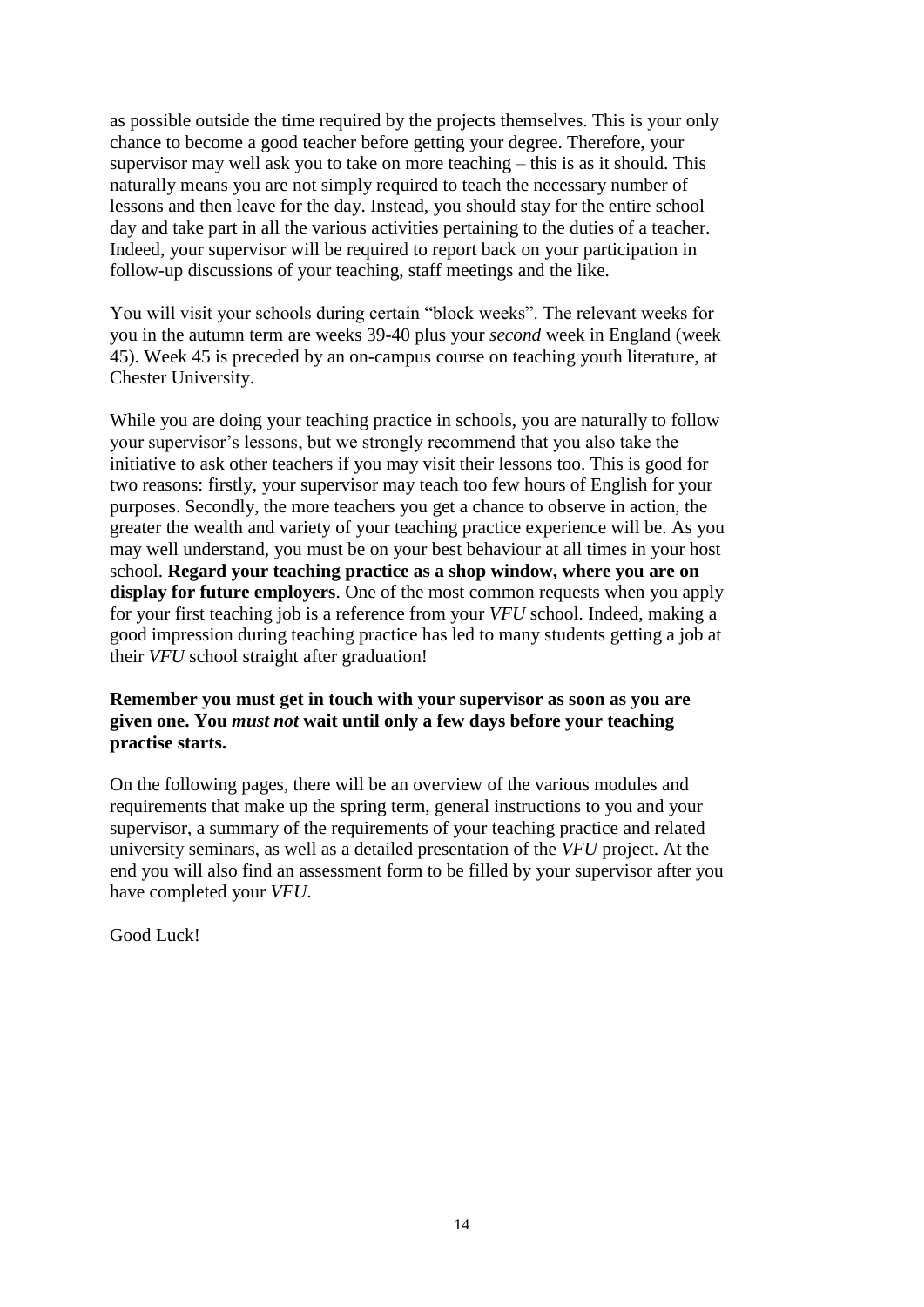# **How to Plan for Your Studies to Maximise Your Chance of Success**

As opposed to most other subjects, the nature of the subject English requires different study techniques to what most of you will be accustomed to in previous courses at the university.

If you take, say, the subject history, most course modules are scheduled in blocks, one after another, so that only one course module is studied at one time. This, however, is not how the study of a language generally works. The reason is there is an element of language proficiency involved. This means that though some of your courses are well suited to be studied in separate blocks, such as American and British Cultural studies, many are not. You learn a language by studying the language itself, but also by seeing the language used, hearing it, even producing it. This means your language proficiency improves not only by studying English Grammar and Written English, but by reading books, such as novels and course books, where the rules you have studied are applied. Consequently, all the courses feed into each other, and your language proficiency will improve very much thanks to courses that do not particularly focus on the language itself.

As a result of the above, many courses run parallel, throughout most of the term, which results in there being more exams at the end of term. (If asked to take ten guitar lessons – another kind of proficiency – would you ask to have them in one and the same week, or spread out over an entire term? This is the logic we must follow.) In order for you to manage this situation, **many of our courses have been constructed so that you are to prepare for each lecture or lesson** (or seminar) so that your learning is a constant, on-going process. For this, we have scheduled pair-work sessions for many courses. **If this is how you study, you will need much less time to prepare for the exams at the end**, as you will have already have learnt, say, 80% of what was to be learnt, and therefore only need to focus on the remaining 20% while studying for each exam at the end. If, however, you do not study full-time at the start of term, each exam will require much more work of you, say from 20% up to 100%, and since many exams come quite close to each other at the end of term, this may prove to be insurmountable. Therefore, **the onus is on you to plan well from the very start of term, making sure you do the required preparation**. In previous years, we have noticed a growing number of students who have *not* done the work we planned for them to do in preparation for each class, and some of these have later stated there has been too heavy a workload at the end of term. However, the entire course is constructed on full-time studies from week one to the last exam, and it is up to each individual student to make the most of this time.

Moreover, as language proficiency is something you have built up over ten years before coming here, you will find yourselves at different levels. Some of you may need to work harder to get to where you need to go – others will not, to the same extent.

Below follows an overview of the most important things as regards your planning. Following this improves your chances of future success by far:

- **Always fill your weeks with full-time studies** even if there is not so much teaching some weeks. This will ensure you do not enter into a panic before the exams.
- **Always plan ahead**. What are the assignments and exams coming up this week, next week, and the week after that? Can I do something today that I do not need to do until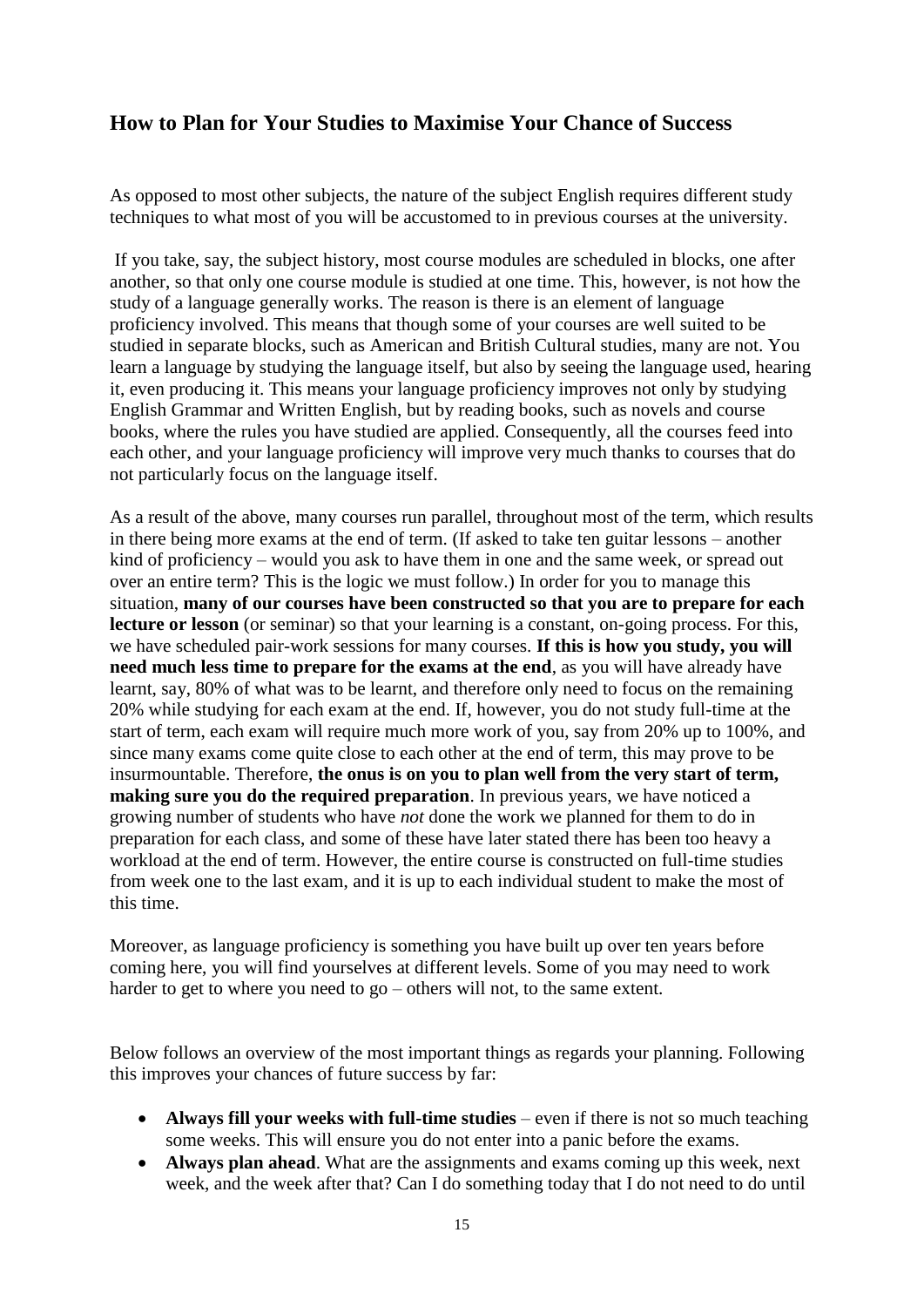next week? (A certain week may have very little teaching, but there is an exam coming up at the end of the next week, which seems rather hectic. So, I use this particular week to study for the exam. (We naturally try our best to avoid these situations, of course.))

• Always do the expected preparation assignments for each class – this will make you understand much better what the teacher is saying and will make it possible for your teacher to go through what (s)he had planned, thus avoiding getting stuck in trying to answer unnecessary questions.

As your lectures are sometimes scheduled together with other courses; as your teachers have other courses to teach; as some of your teachers have other jobs too, and can only teach on certain days; as there need to be big-enough rooms we can book at a certain time and so on, it is *impossible* for us to create the "perfect" schedule, even if we do try our very best. It is essential that you understand this and try to plan ahead in order to avoid complications.

We wish you all the best of luck in your second term here with us.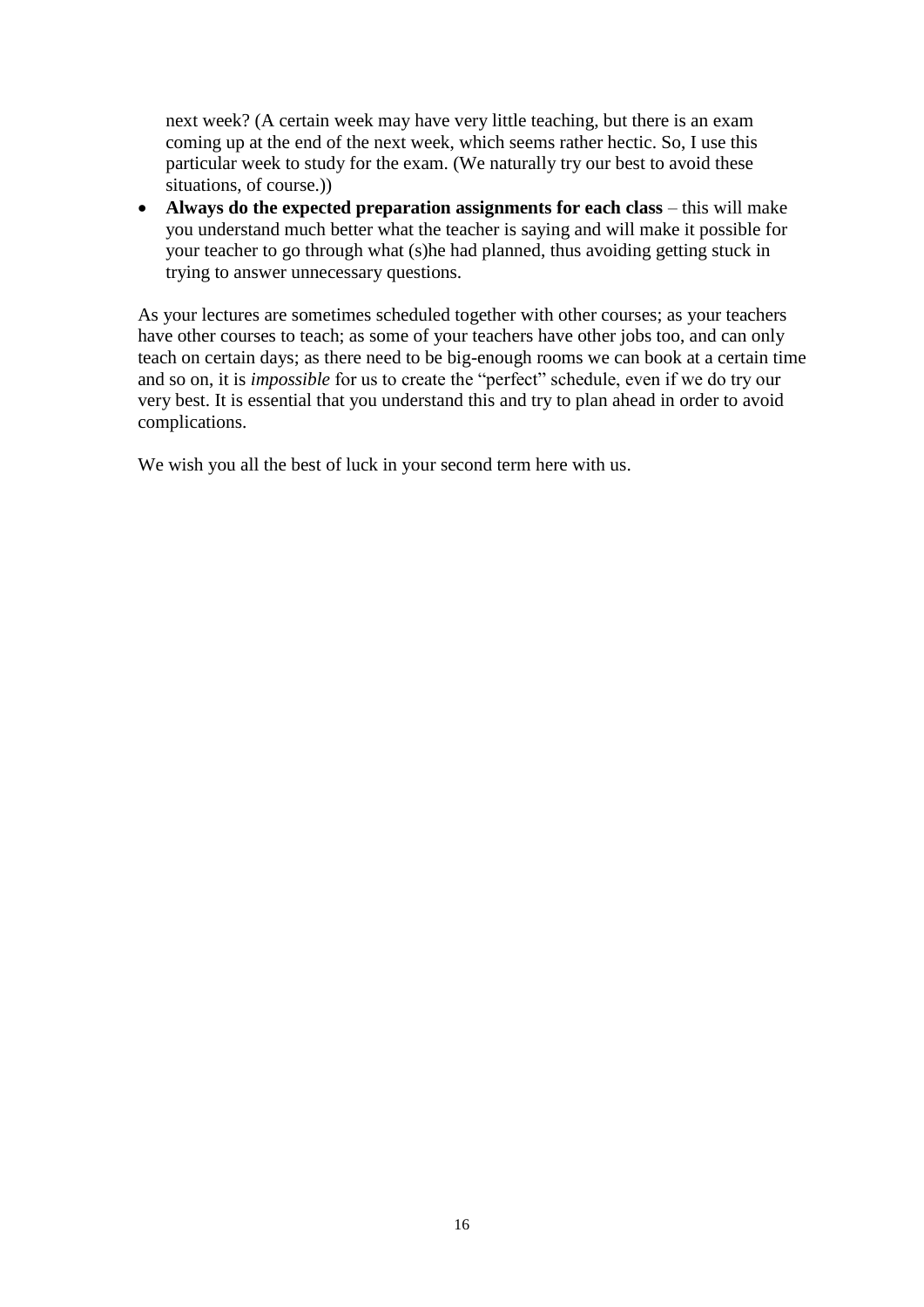# **Shortlist for how to succeed during your VFU:**

- 1. Get in touch with your supervisor *in good time* before your VFU, to discuss your time with him/her and your project.
- 2. Begin your VFU-period by discussing with your supervisor on what is expected of both parts. See <https://liu.se/artikel/under-vfu> for what is expected of you.
- 3. Be active during classes by participating and helping the pupils.
- 4. Join your supervisor's daily work. Participate in meetings, planning etc.
- 5. Be a good colleague and make contact with other teachers than your supervisor. Perhaps you will be invited to join their lessons…
- 6. Take advantage of your supervisor's experience by discussing the didactic choices s/he makes in the classroom. Try to be sensitive to feedback you get, instead of simply arguing your case. Your supervisors have been chosen for a reason: they have the experience you don't.
- 7. Regard your teaching practice as a shop window, where you can display for future employers.
- 8. Have fun!

On the following pages, there will be an overview of the various modules and requirements that make up the spring term, general instructions to you and your supervisor, a summary of the requirements of your teaching practice and related university seminars, as well as a detailed presentation of the *VFU* project. At the end you will also find an assessment form to be filled by your supervisor after you have completed your *VFU*.

Good Luck!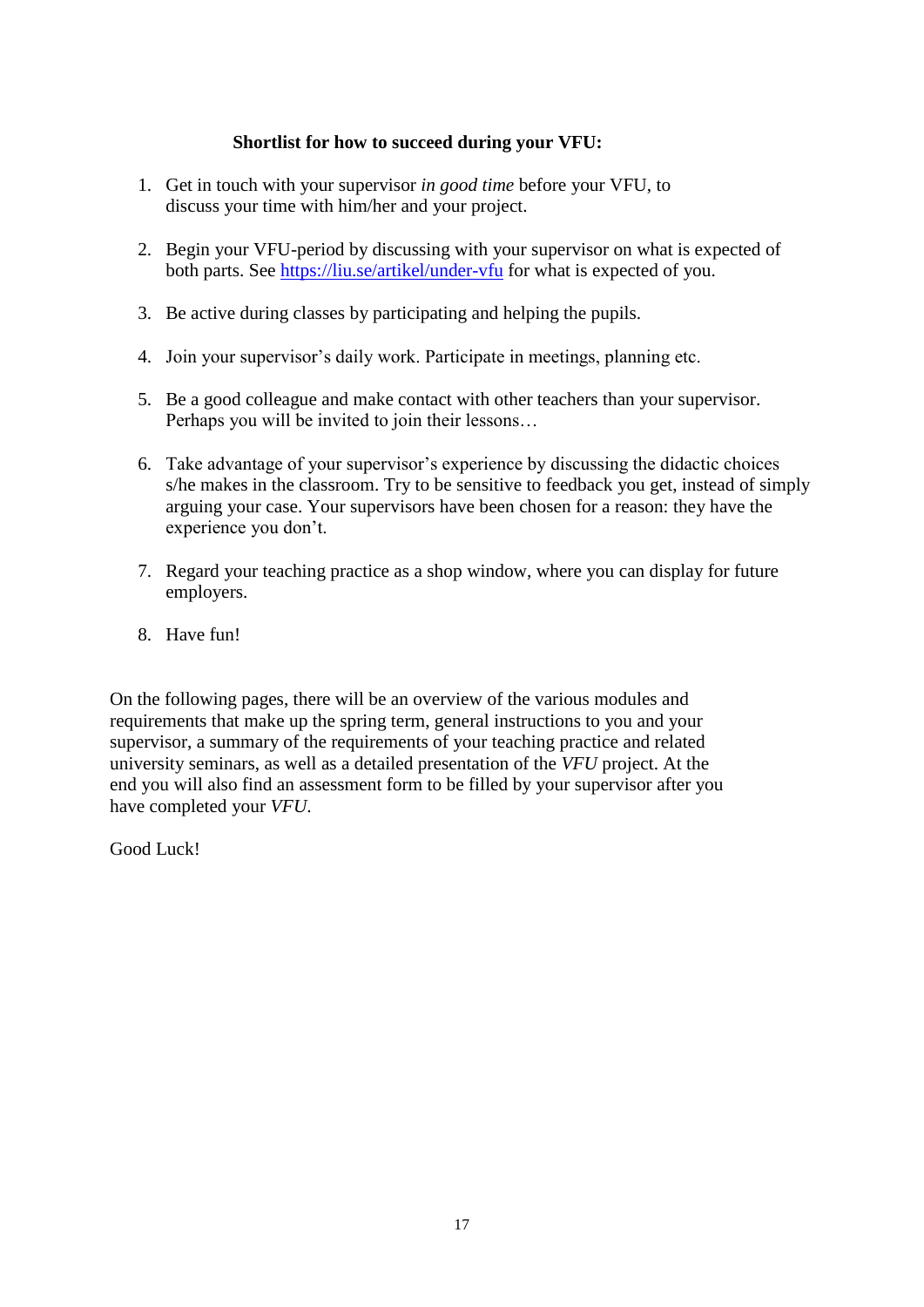# **How to Read the Schedule**

On the schedule, you will be able to see that some classes are called *lectures*, others *lessons* and some *seminars*.

*Lectures* and *lessons* are not compulsory in the sense that you will directly miss out on credits should you fail to appear. However, we regard them as a necessary tool in order to pass the final exam of the course. Missing out on lectures and seminars will *greatly* diminish your chances of passing the course.

*Seminars*, however, are compulsory, in the sense that they form the basis for an examination, meaning they give you credits if you pass them. Most seminars are direct examinations, but active participation in a series of seminars can also result in awarded credits. **The general attendance rate for active participation in a series of seminars is 80% for a possible pass**. Check with your individual teacher for what this means in his or her course module. **Absence** from more seminars **can be made up** – often in the form of a hand-in assignment or by attending the same seminar with another group of students. **Always contact your teacher in order to find out how you can make up**, should this be required.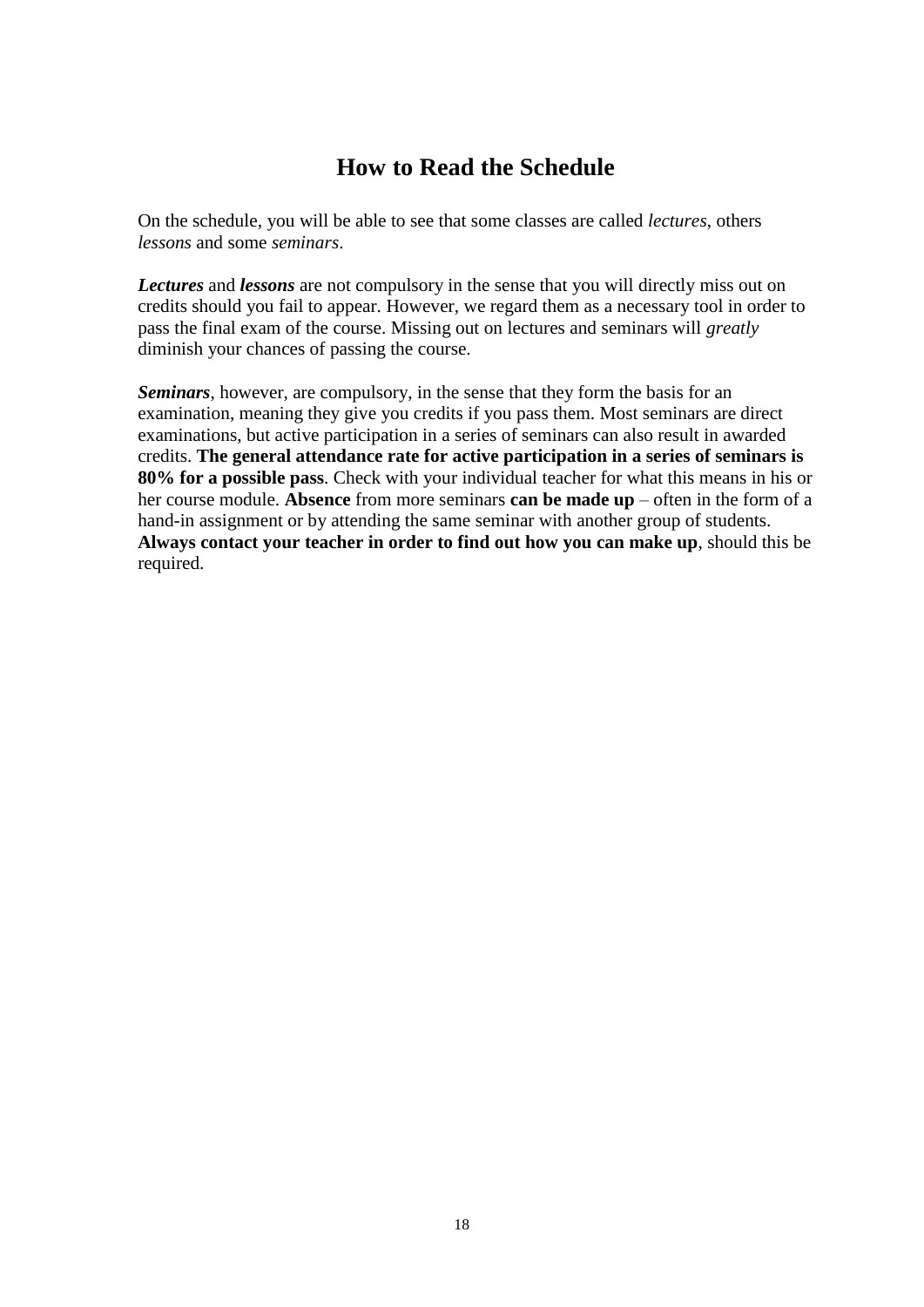# **The Courses in the Subject English**

The following courses will make up the basis for your second term of English in the Teachers' Programme at LiU:

### **Pedagogical Grammar**

Learning how to spot the error and pedagogically explain it.

#### **Written English**

Practising grammar in use via translation exercises with ensuing discussions. Exercises on rules and strategies applied when composing academic essays.

#### **English Grammar**

Studies in and analyses of English language structures and sentence functions.

### **British and American Literature in a Cultural Context**

Literary studies in a historic, social and cultural setting.

## **Youth Literature**

Studying and analysing British Youth Literature with a focus on myths

### **Shakespeare**

Studying a work of Shakespeare, learning how to analyse it.

#### **Varieties of English**

Studies of selected varieties of English spoken around the world and their characteristic features.

## **VFU and Didactics**

Studying and analysing current pedagogical theories and practising them in schools.

#### **Teaching Youth Literature**

Studying youth literature and teaching it in a British school (with a focus on myths).

# **Important Information**

In order for students to gain entry to English 61 credits and upwards (term 3), the following criteria need to be fulfilled: having gone through English 1-60 credits, including all the 30 credits from the first term having been awarded, and the following courses passed from English 31-55 credits: Translation (Written English), English Grammar, Pedagogical Grammar and Varieties of English (essay), or corresponding courses. This is non-negotiable.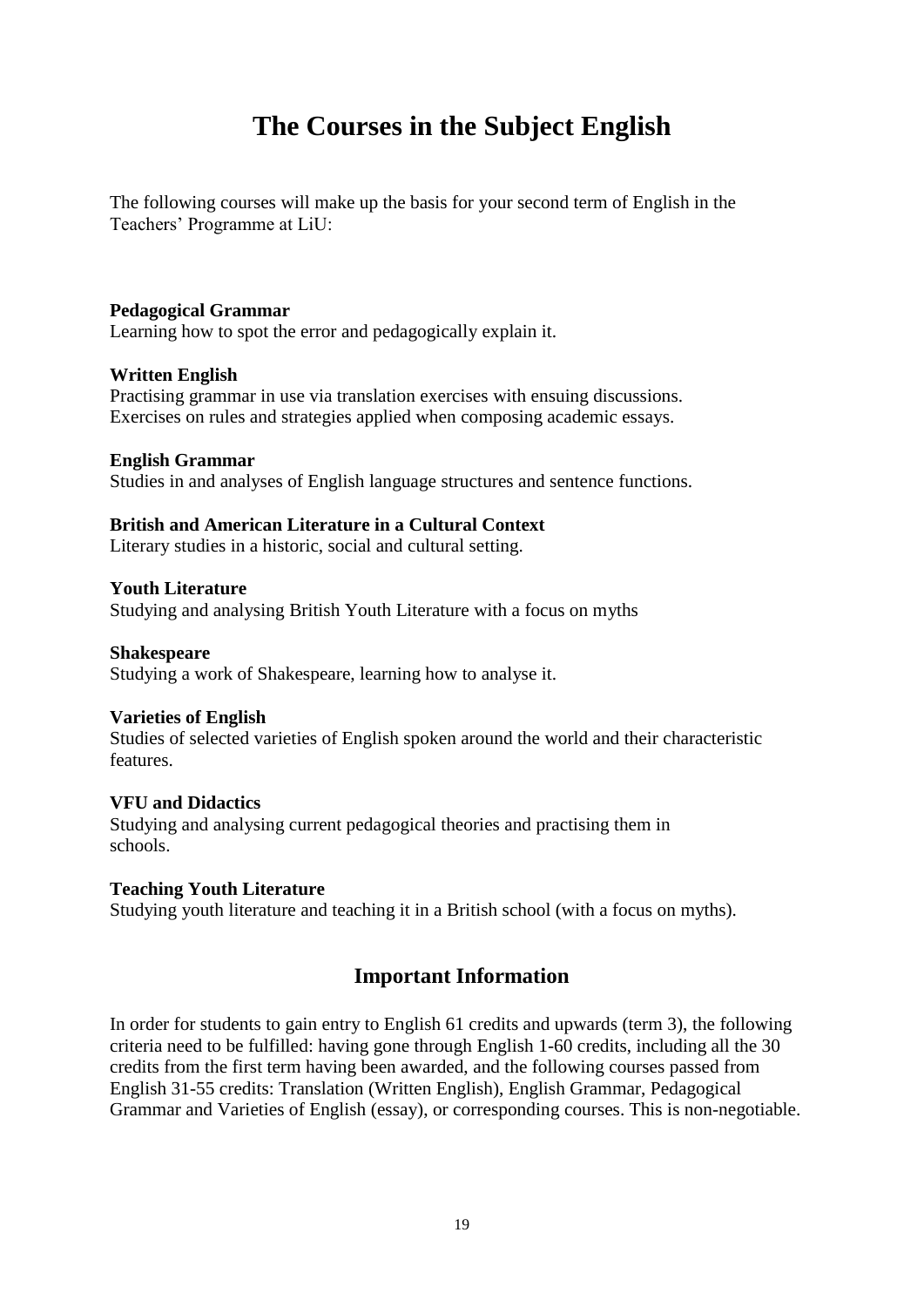# **What to Do When in Need of Information**

As your teachers have many students and many other courses, and try hard to find the time required to teach your courses, please avoid sending them an email as soon as you have any question, as most of the information can already be found on either LISAM or in your compendiums. Thus, this is the procedure to follow when having a question:

- 1. Check LISAM and other course information, such as compendiums and hand-outs/emails
- 2. Ask a friend
- 3. If no result above, contact the teacher in charge of your course module.

Moreover, as the general rule is *ten* workdays for marking and another *two* for reporting grades, please DO NOT mail your teachers to ask how they are getting on with their marking during this stipulated time. We constantly find ourselves answering emails *about* our marking instead of being able to *do* the actual marking, and thus, this only slows down the process.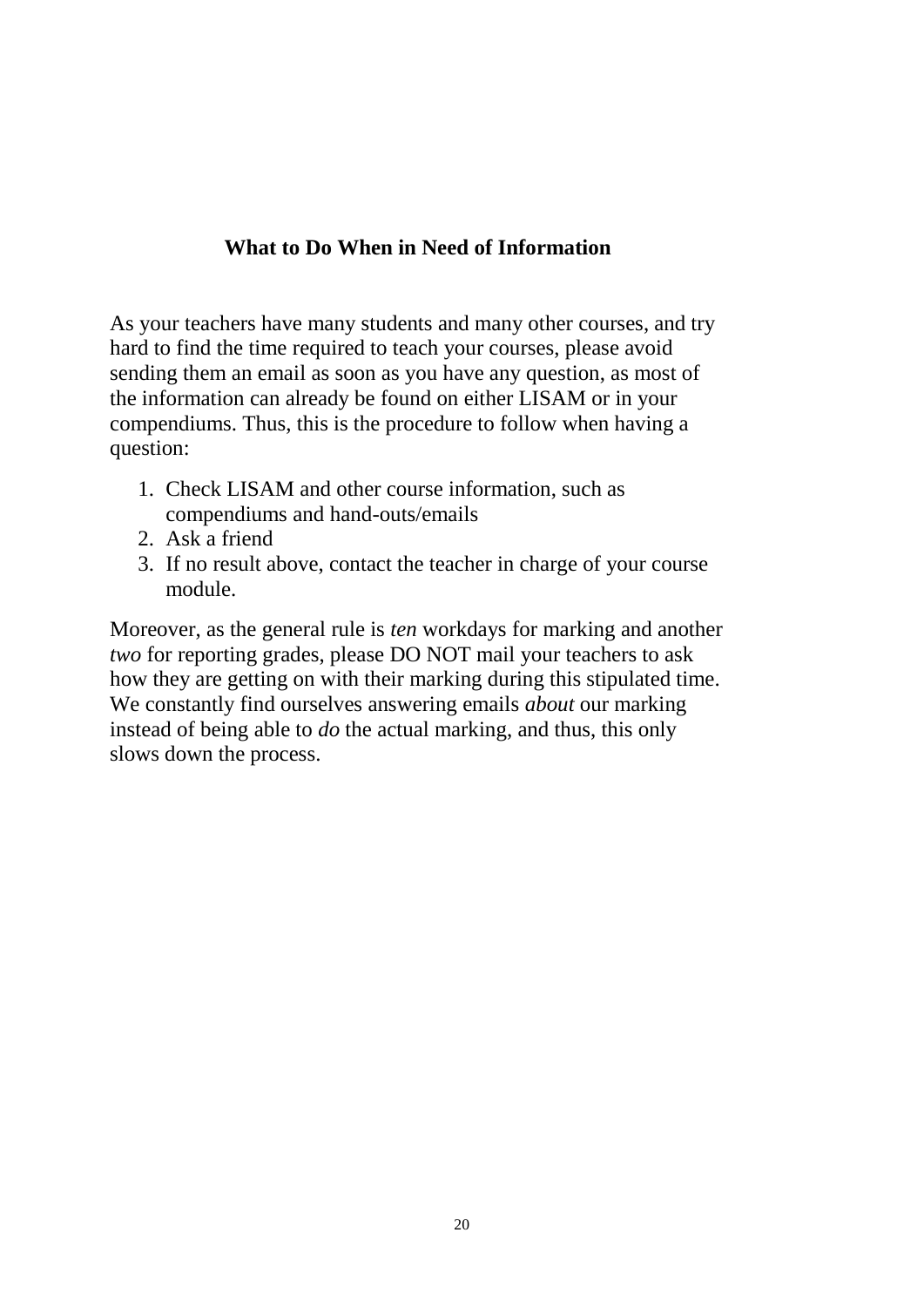# **The Supervisor and** *VFU*

# **The Supervisor's Tasks**

- Plan, carry out, evaluate and assess the various *VFU* projects together with the student/s/
- contribute to the *VFU* project being carried out within the limits of the task description
- make his/her own work and knowledge clear to the student/s/, provide tips and make time for feedback
- with the help of the assessment forms ("bedömningsformulär för VFU") assess the student's/students' performance and development
- contact the didactics teacher (Mikael Jungevall) in the case of problems arising or the supervisor not being satisfied.

*The above means that the supervisor is not to give the student a mark for each VFU project, but that he/she must contact didactics teacher to "sound the alarm" in cases where the project cannot be solved satisfactorily or when other problems arise.*

# **The Supervisor's Opportunities/Possibilities**

- The supervisor can make use of the student teachers in his/her regular teaching (outside the frames of the *VFU* projects), as the total number of active teaching hours required is more than what is stipulated in the requirements for the various projects. With the help of a reading list and a syllabus for the student teachers, the supervisor can see what areas they might teach in his or her classes
- Time and interest allowing, the supervisor can partake in the didactics follow-up seminars scheduled after each *VFU* project. This ought to count as competence development (check with your headmaster/-mistress)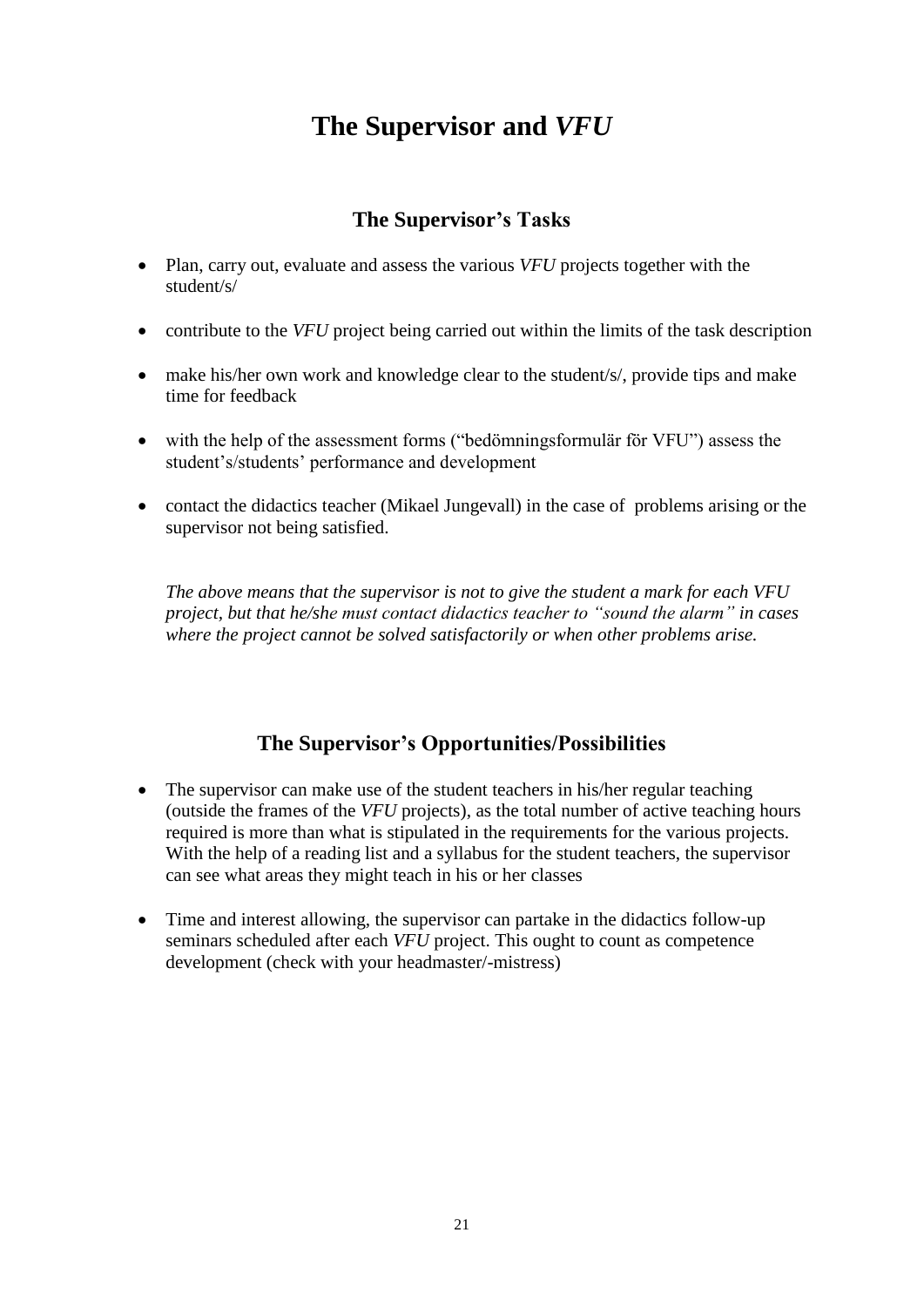# **To Supervisors and Students**

# **Regarding the Formulation and Interpretation of the** *VFU* **projects**

It should be noted that for all the *VFU* projects on the following pages, the instructions make up **an ideal example** of how to carry out the Projects. They are intended to provide an image of how the work is intended to be carried out. Naturally, different schools have different organizational and practical limits that may make it hard to carry out the Project in accordance with the precise instruction. It is also important that the supervisor's regular teaching is not negatively affected by the *VFU* projects having been too narrowly defined. In these situations, it is up to the supervisor and the student **to reformulate the project together** so that it can be carried out in another, but **equivalent**, way. If this is the case, it should be commented on in your written report.

As regards the planning, carrying out and assessing of projects, students are naturally expected to show increased independence throughout their entire year within English.

When there is uncertainty as regards the above, the supervisor and student are advised to contact the teacher responsible for the project: Mikael Jungevall, [mikael.jungevall@liu.se](mailto:mikael.jungevall@liu.se). In case he is not available, it is also possible to contact Lars Liljegren, lars. liljegren@liu.se, who is responsible for English at the teachers' programme at Linköping University.

*Please note that students are to teach actively in class for more hours than those required in order to carry out the* **VFU** *projects. This means their supervisors can make use of them in their regular teaching as well, within limits, of course. This is important since the students must acquire more experience of teaching English than what is required by the projects alone.*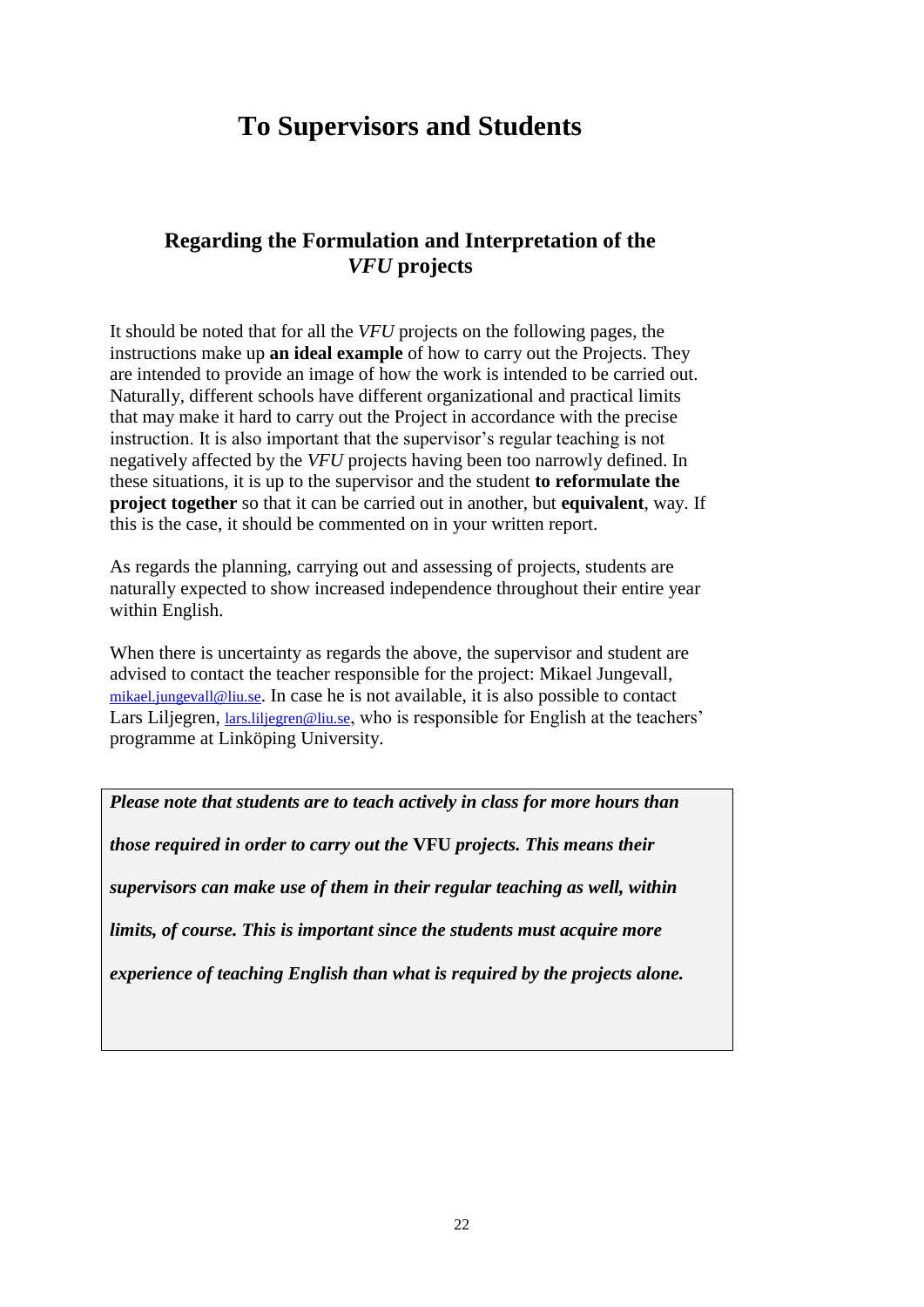# **Summary of Course Requirements for**  *VFU* **& Didactics**

- 1. Attending *VFU* follow-up seminars.
- 2. Carrying out all the *VFU* projects.
- 3. Teaching actively in the classroom (including running your *VFU* projects, but also teaching more than these require) and participating in other activities pertaining to teaching at your host school.
- 4. Publishing all your written *VFU* reports with your reflections and analyses on *LISAM*.
- 5. Reporting back orally on each of your projects in the *VFU* follow-up seminars.
- 6. Showing increased independence in the planning, carrying out and assessing of projects throughout the year within English.
- 7. Completed and submitted *VFU* assessments from your supervisor (one per term).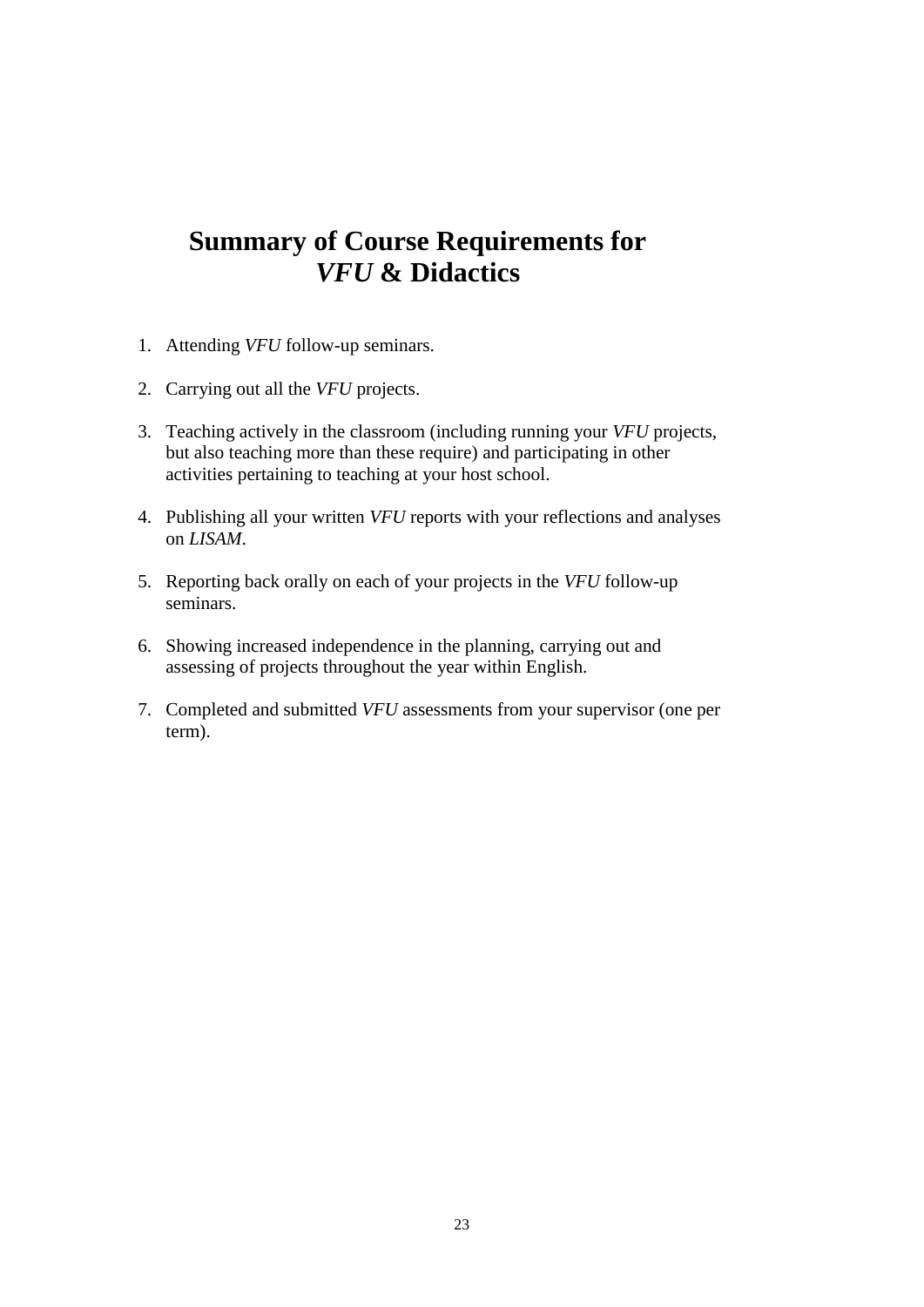# *VFU* **(Teaching Practice) Assignments**

**(There are two projects within the second term of** *VFU***, but the second – Teaching Youth Literature – will be carried out in England)**

# **Project 1 – Teaching Language**

**We would like to remind students and supervisors of the introductory text to the** *VFU* **projects in this compendium, "To Supervisors and Students", where we make a point of the necessity of the below instructions being regarded as the** *ideal* **way to carry out your project – not as the** *only* **possible way. Naturally, reality often prevents students and supervisors from following these instructions to the minute. If some aspects in the project description cannot be carried out, the student is instead required to consider how these aspects** *could* **be used in a teaching situation.**

# **Introduction and Aim**

Learning grammar is probably one of the most obvious aspects of foreign language learning. It is also an aspect of teaching English where pupils possibly need motivating most, perhaps because they tend to associate grammar with the mechanical written exercises typically found in printed course books, e.g. translation and gap-filling exercises. Your challenge is therefore to make grammar teaching and learning meaningful – and not a separate module – by creating activities that focus on meaning and communication as well as on form, and that are incorporated into other teaching in a natural way. Within this framework, you are quite free to decide how to run your project.

The main goal of this project is to raise your pupils' grammatical awareness and thinking as well as provide meaningful practice of suitably selected points of grammar.

# **Planning and Carrying Out Your Project**

- With the help of your supervisor, try to select aspects of grammar your pupils are having problems with
- Plan and carry out some English lessons around something (it can be almost anything the course should comprise) which will allow for a natural incorporation of the grammar points you want to teach – then include the grammar focus.

# **Points to Consider**

- Have you selected practical areas of grammar that **lend themselves to a grammatical focus** on meaning and form?
- How can you guide your pupils to **discover grammar** (patterns and 'rules') for themselves?
- What is a good approach to **contextualise** the aspect(s) of grammar you wish to focus on?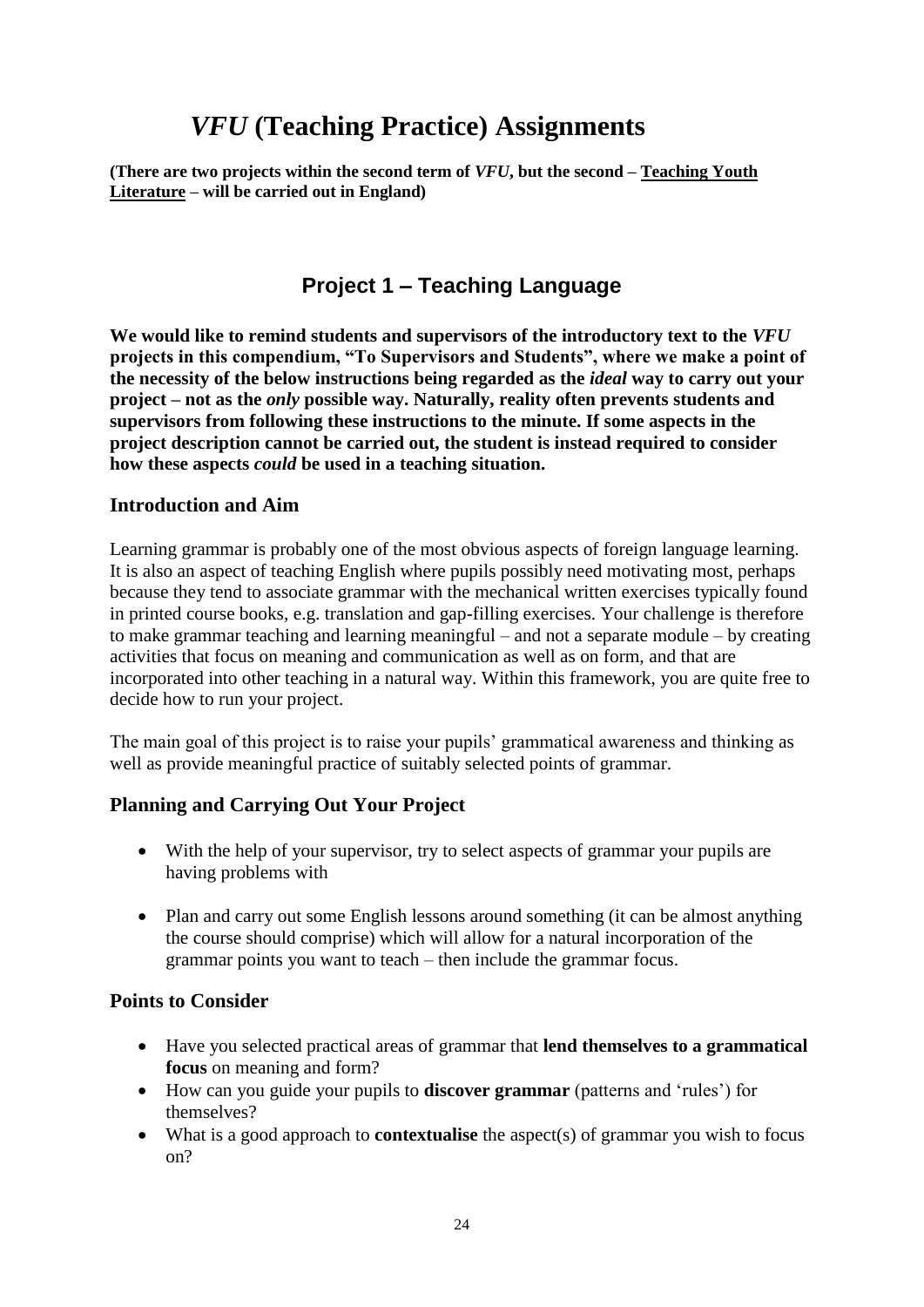- What combination of **skills** may be best used to practice this/these aspect(s) of grammar?
- Are there any **suitable ICT resources** available (e.g. computer software & interactive websites) to practise your selected point(s) of grammar?
- How can you **integrate your activities** with whatever else the class has been doing in English (e.g. thematically)?
- Besides your grammar focus, how will you **prepare your pupils** for the activities you wish them to carry out (including the language input they need)?
- Discuss with your supervisor, how to find the **right level** and provide **progression** in your activities and between different year groups.
- How will you **assess** the extent to which the learning outcomes have been attained?

# **Writing Up Your Project**

- Write a report of of 3-4 A4 pages (12 points) in English addressing the above points.
- What year (grade) and type of class have you been teaching?
- Include your lesson plans (as an appendix) describing your grammar activities.

The following points should take up at least half of your report:

- Discuss the **learning process**. How did you help your pupils to work towards the intended **learning outcomes**.
- Discuss your **assessment criteria**. Did the pupils learn what you had intended? To what extent were your assessment criteria suited to the learning outcomes?
- Provide **theoretical support** for your analysis, e.g. from the course literature, didactics seminars and the national curriculum.
- **Analyse** what you have learnt from your experience. To what extent did you succeed with your activities and why? How would you improve them next time?
- **Publish** the following **on LISAM**:
	- o your **report** *3 days before* the follow-up seminar

# **Seminar Preparations**

- **Read all the reports** written by the members of your subgroup, considering the extent to which they have addressed the considerations in the section "Points to Consider" above. Focus particularly on the **resources used**.
- **Pose 2-3 probing questions** relating to the "Points to Consider" to each of your fellow subgroup members in the LISAM discussion forum (making sure that you don't ask the same questions as anyone else)
- Bring to class the questions posed to you by your fellow subgroup members in the LISAM discussion forum, and **prepare answers** to these as part of your oral report
- Prepare to give a 10-minute oral report in class or in core groups on what you have learnt from this project (your analysis)
- Bring to class a brief **review of the ICT resources** you have encountered in your courses, and be prepared to comment on the level of language, interest value and their general suitability for your pupils.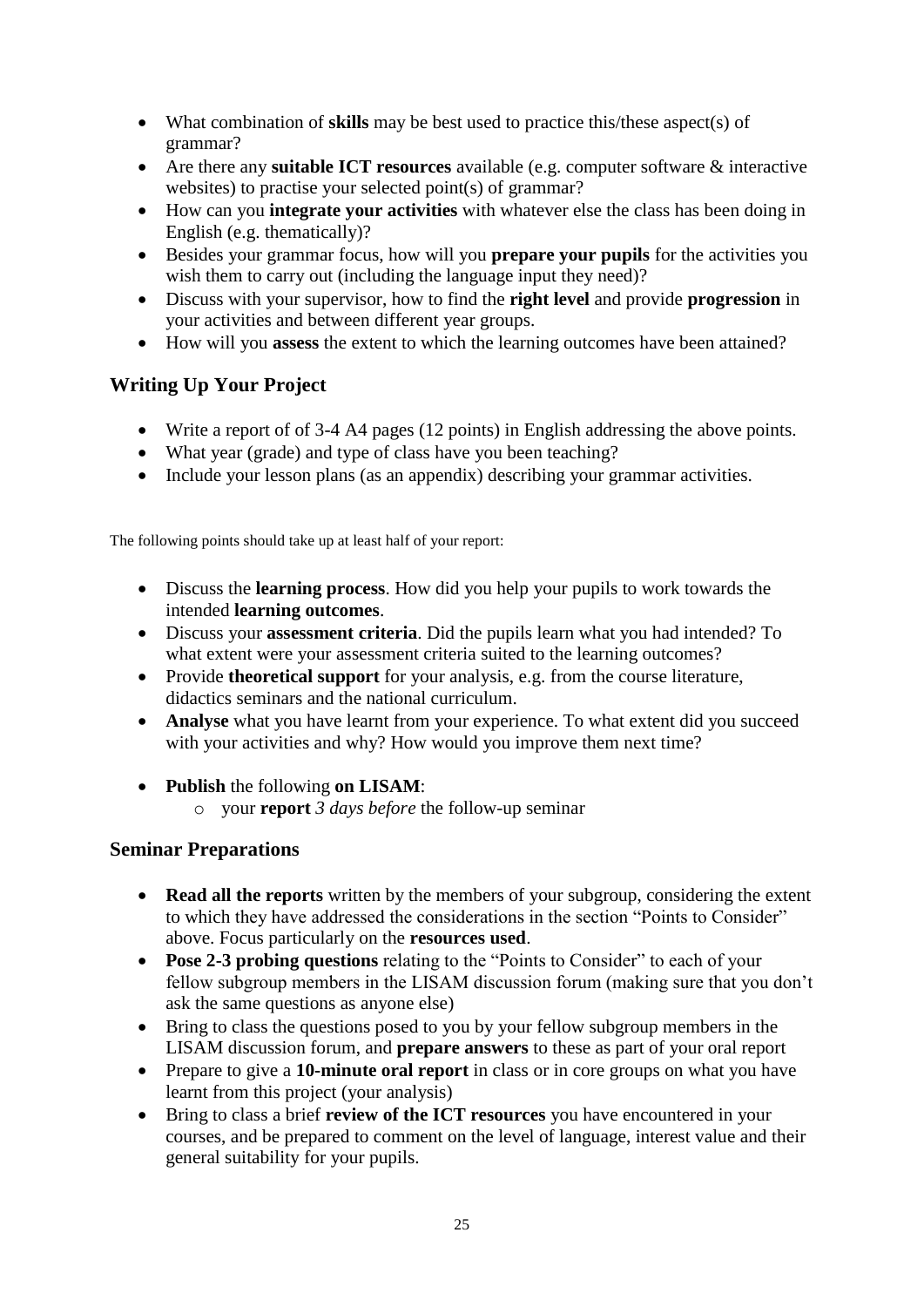# **Project 2 – Teaching Youth Literature (to be carried out in England).**

More instructions for this project will be given by your teachers in England.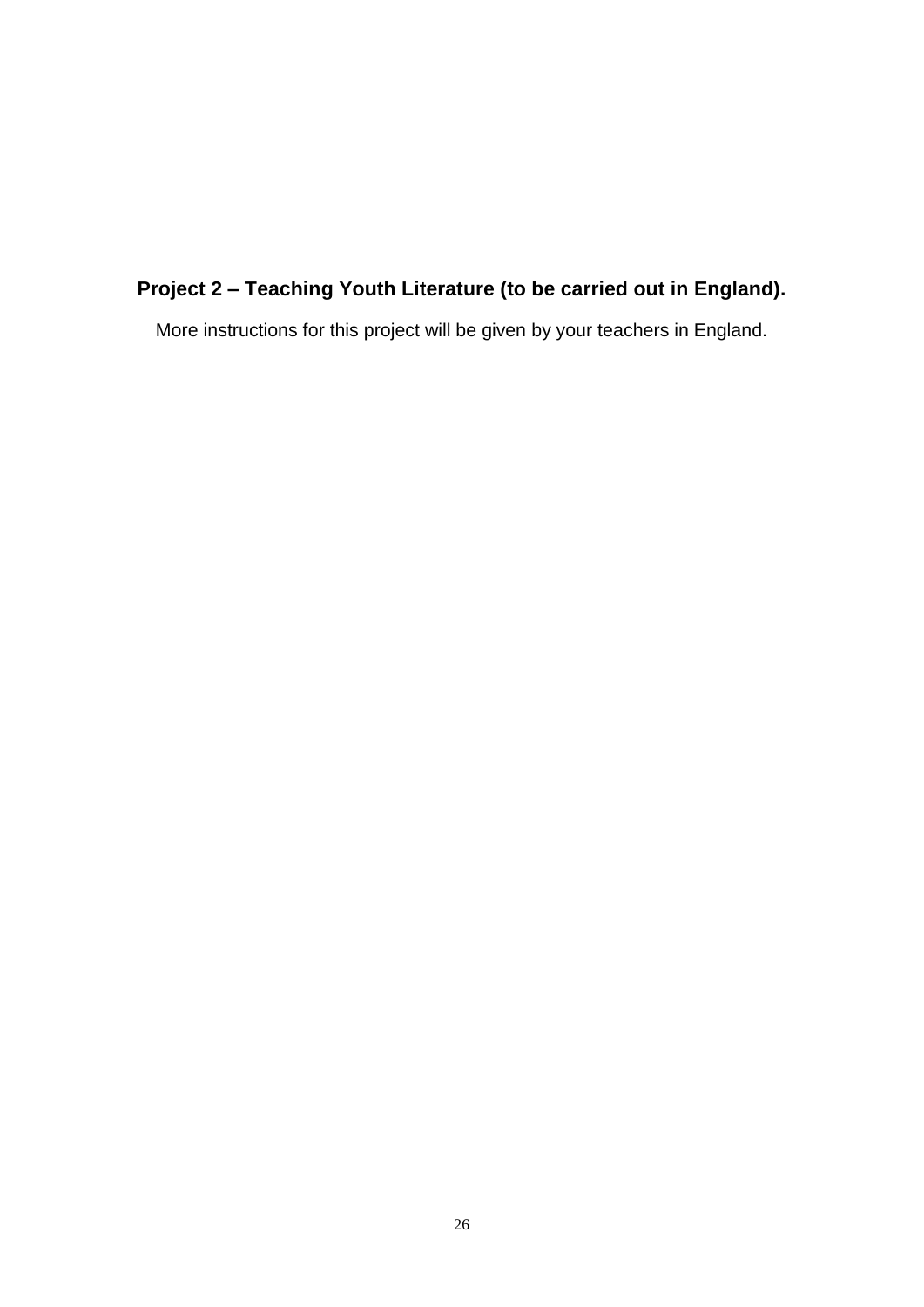# Ämneslärarprogrammet Instruktion till handledare: "Omdömesformuläret" och "Att lämna ett omdöme efter "VFU"

De kurser som ges vid Ämneslärarprogrammet vid Linköpings universitet kännetecknas av en tydlig integration mellan ämne/områden, didaktik och verksamhetsförlagd utbildning (VFU). Under varje VFU-period ska den studerande öva och prövas på tillämpade sociala och didaktiska lärarförmågor. Lärandemålen för respektive VFU-period finns preciserade i kursplanen. Du som handledare har en central roll i examinationsprocessen genom det professionella omdöme av studentens sociala och didaktiska lärarförmågor som du lämnar. Examinator är ytterst ansvarig för examinationen och betygssättningen.

# **Uppdraget "Att lämna ett omdöme"**

- Inför VFU-perioden tar du del av handledarbrev, omdömesformulär och studentens VFU-uppgifter, för att planera för studentens medverkan i undervisning så att övning och prövning möjliggörs.
- I början av VFU-perioden har du och den studerande ett samtal där ni tillsammans planerar innehåll och upplägg samt diskuterar omdömesprocessen och går igenom de dokument som ligger som underlag för omdömet.
- Formativ feedback på sociala och didaktiska lärarförmågor sker löpande under VFU-perioden. Sådan feedback kommuniceras i regelbundna samtal med studenten. **Utvecklingsguiden** med **utvecklingsplan** är bra verktyg i denna process. Ta stöd av Utvecklingsguiden för att synliggöra progressionen genom hela utbildningen. Där åskådliggörs de olika omdömesgrunderna i sitt sammanhang, i relation till progressionen i utbildningen som helhet. Studenten ansvarar för att fylla i utvecklingsplanen och "äger" själv dessa dokument.
- Prövning sker i slutet av VFU-perioden och utgår alltid ifrån kursplanens mål och kriterier, vilka står preciserade i **omdömesformuläret**. Det är viktigt att den studerande får tydlig information om *när* och *hur* övning respektive prövning sker och det är viktigt att avsätta tid för detta. Man bör undvika att inskränka prövningen till enstaka lektioner. En alltför lång tidsperiod bör heller inte avsättas för prövning, eftersom den studerande då inte får tillräckligt med tid att öva de tillämpade sociala och didaktiska lärarförmågor som skall prövas.
- Efter att den studerandes tillämpade sociala och didaktiska lärarförmågor prövats fyller du självständigt i omdömesformuläret. Det är viktigt att du tydligt redovisar och motiverar dina omdömen.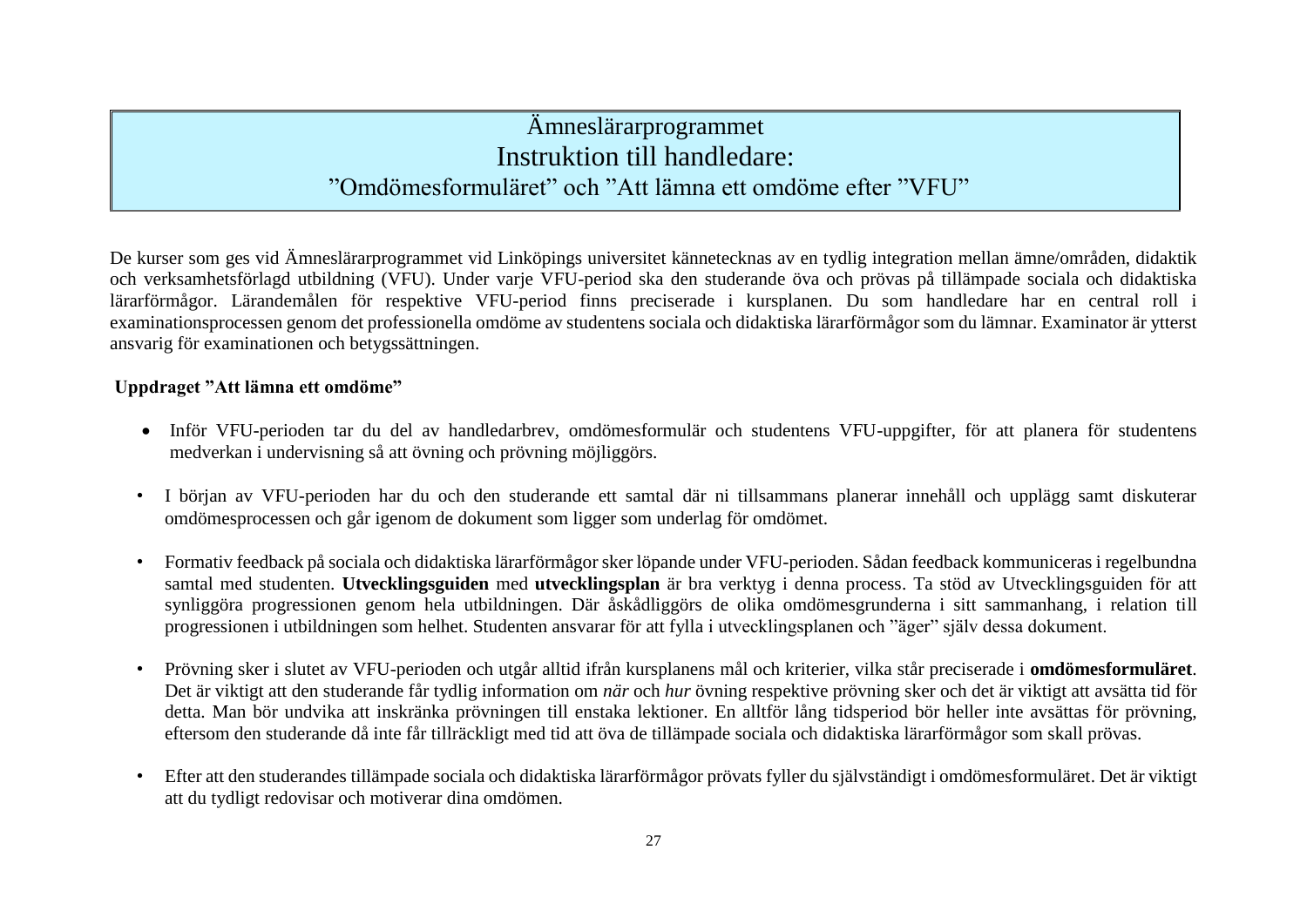- Gå därefter igenom det ifyllda omdömesformuläret tillsammans med studenten och för ett samtal kring hur sociala och didaktiska lärarförmågor kan vidareutvecklas.
- •
- Skicka in omdömesformuläret till kursansvarig. Examinator eller kursansvarig kontaktar handledare om det är några frågetecken. Examinator sammanväger studentens insatser och sätter ett betyg. Vid betyget Underkänt har den studerande rätt till ytterligare två examinationstillfällen. Kursansvarig ansvarar då för att upprätta en handlingsplan tillsammans med studenten och därefter beställa ny VFUperiod via VFU-koordinator.

## **Omdömesformuläret utgör underlag för examination**

- Omdömesformuläret för aktuell kurs finns nedan.
- Kursansvarig lärare mailar ut dokumenten direkt till Dig som handledare. Även studenten ansvarar för att sätta sig in i dokumenten. Kontakta examinator **och** didaktikläraren tidigt om Du uppfattar att studenten har brister i sina sociala eller didaktiska lärarförmågor, om Du tror att det finns risk att inte målen nås. Examinator kan då föreslå åtgärder. Didaktikläraren kan också bistå med samtalsstöd och råd.

Frågor rörande VFU:n ställs främst till Mikael Jungevall, kursansvarig lärare i didaktik: [mikael.jungevall@liu.se.](mailto:mikael.jungevall@liu.se) **Ifyllt formulär skickas också till Mikael Jungevall** IKK Linköpings universitet 58183 Linköping

Examinator för 92ENV3, 93ENV3, 92ENV8, 93ENV8 – Verksamhetsförlagd utbildning är: Lars Liljegren, Linköpings universitet , IKK, Campus Valla, 581 83 Linköping. Email: [lars.liljegren@liu.se.](mailto:lars.liljegren@liu.se)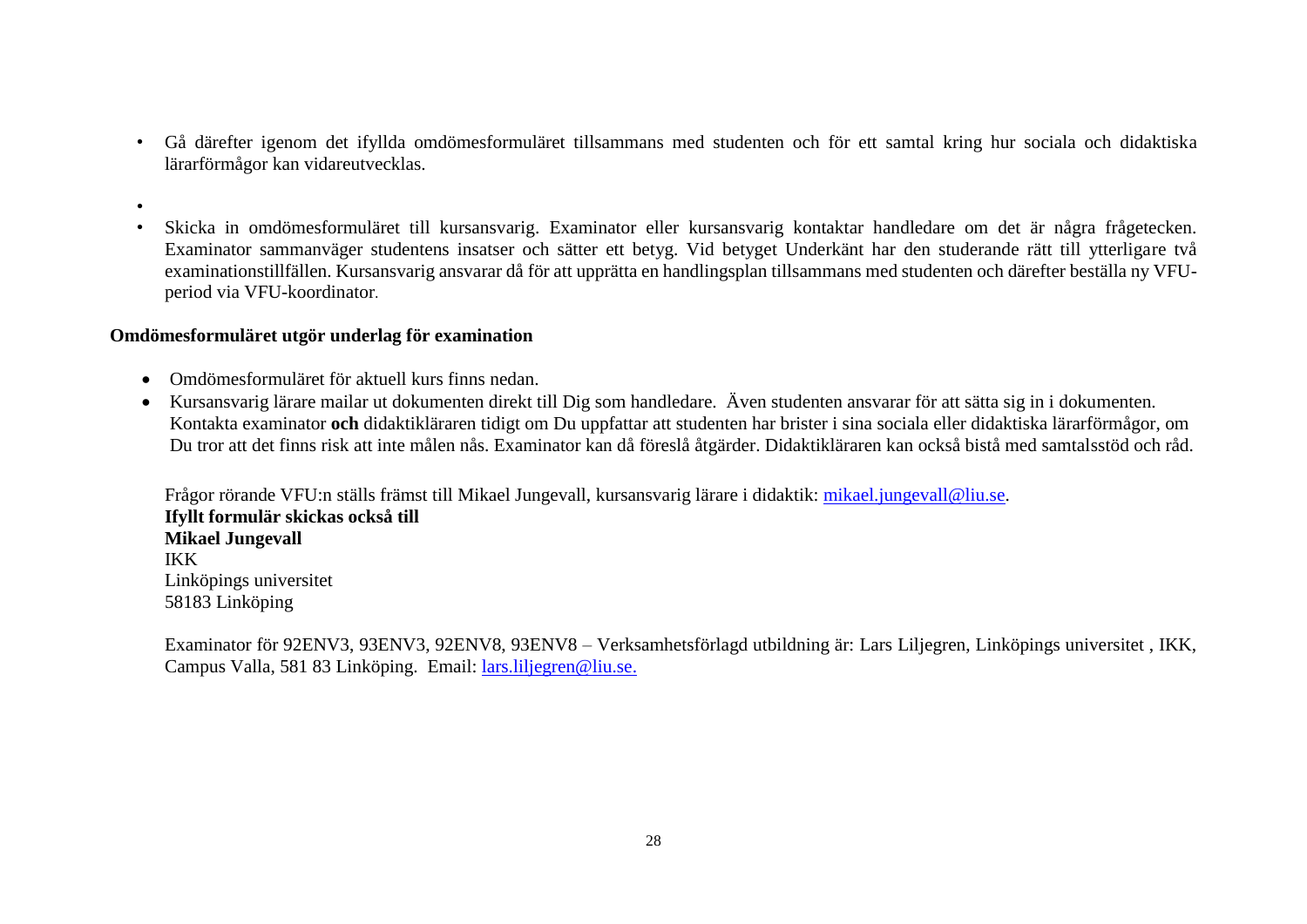| Amneslärarprogrammet<br>Omdömesformulär<br>angående studenternas tillämpade didaktiska och sociala lärarförmågor under VFU                                                       |                       |                          |              |  |  |
|----------------------------------------------------------------------------------------------------------------------------------------------------------------------------------|-----------------------|--------------------------|--------------|--|--|
| Kursens namn: Verksamhetsförlagd utbildning, G2 - och G3nivå,<br>3hp; Ak 7-9 (92ENV8, 93ENV8);<br>$Gymnasíet (92ENV3, 93ENV3)$ – ringa in studentens kurskod.<br>3 <sub>hp</sub> |                       | Skolans namn och kommun  |              |  |  |
| Studentens namn:                                                                                                                                                                 |                       | Studentens personnummer: | Amne/område: |  |  |
| Deltagit under följande veckor:                                                                                                                                                  | Antalet närvarodagar: | Studentens mailadress:   |              |  |  |
| Handledarens namn                                                                                                                                                                | Handledarens tel.nr.  | Handledarens mailadress: |              |  |  |

# **Information till VFU-handledaren vid omdömesutfärdandet av studentens måluppfyllelse (För mer instruktioner, se nedan)**

- I tabellen nedan anges kursmålen och omdömeskriterierna för verksamhetsförlagd utbildning (VFU). Med hjälp av dokumentet lämnar du ett professionellt omdömesunderlag till examinator i kursen över studentens tillämpade didaktiska och sociala lärarförmågor. Ditt omdöme är en del i bedömningsprocessen av studentens måluppfyllelse i verksamhetsförlagd utbildning. Vid ifyllandet **ringar du in/kryssar i den omdömesbeskrivning som bäst överensstämmer** med dina iakttagelser av studentens aktiviteter och handlingar gentemot det aktuella kursmålet. **Därefter motiverar du** skriftligt respektive omdöme på angiven rad.
- Efter avslutad VFU, när **samtliga** VFU-dagar genomförts, skickar du det ifyllda omdömesformuläret till examinator. Eftersom ditt omdöme ligger till grund för examination är det viktigt att handlingen hanteras med omsorg. Ta därför en kopia innan du skickar in det. Skicka originalet per post. Den studerande ska inte överlämna formuläret. Skicka in omdömesformuläret senast en vecka efter avslutad VFU, om inget annat anges. Om student ej fullföljt hela sin VFU inom ramen för ordinarie kurstid, meddelar Du kursansvarig via mail att omdömesformuläret skickas in senare.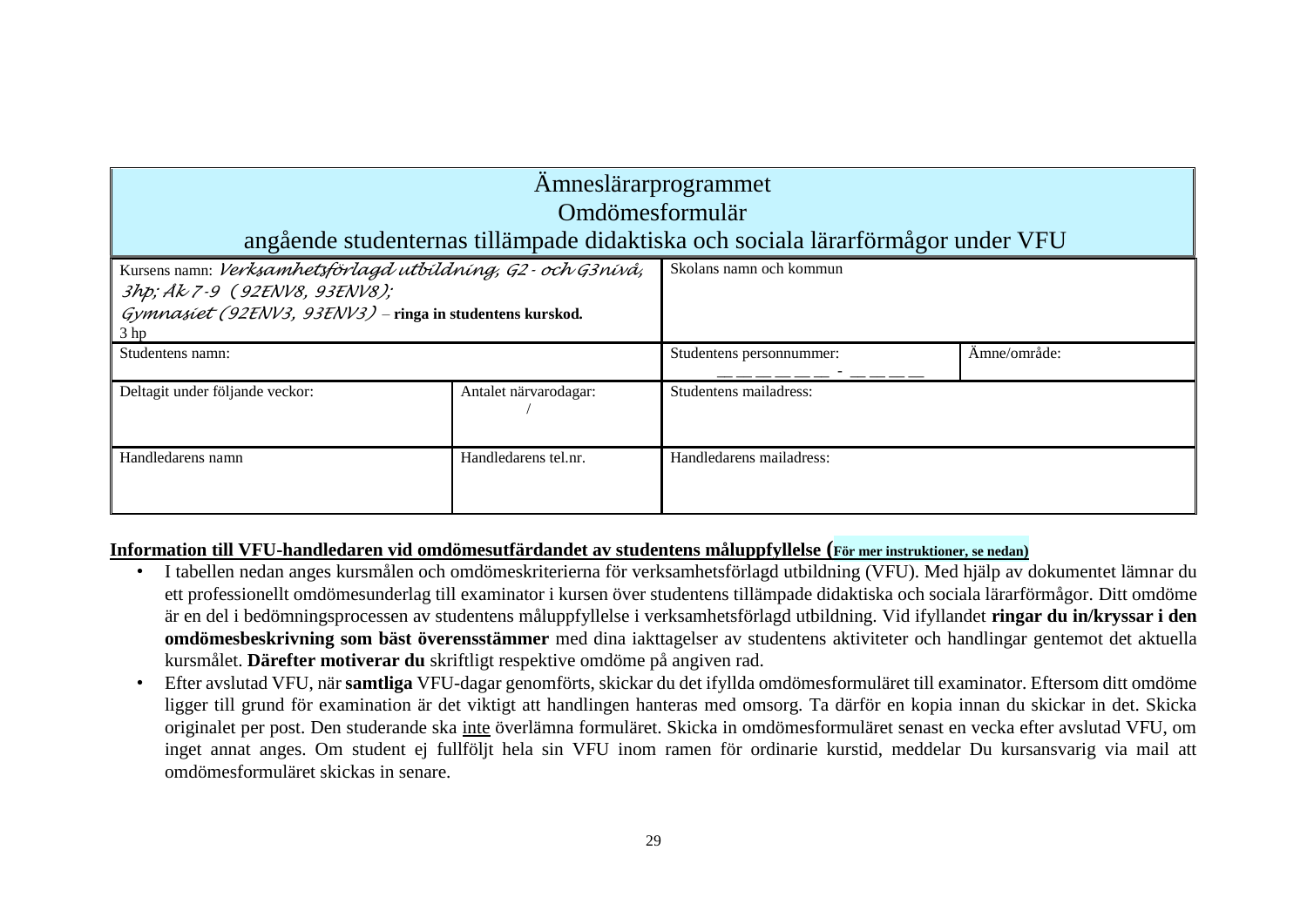| Kursmål                                                                                     | Studenten infriar följande kriterium:<br>(G-kriterietext)                                                                              | Studenten infriar ej följande kriterium:<br>(G-(kriterietext)                                                                    |
|---------------------------------------------------------------------------------------------|----------------------------------------------------------------------------------------------------------------------------------------|----------------------------------------------------------------------------------------------------------------------------------|
| planera undervisning inom<br>ramen för språkundervisning i<br>engelska                      | Den studerande kan<br>med viss självständighet planera ett<br>undervisningsmoment inom ramen för<br>språkundervisning i engelska       | Den studerande kan<br>med viss självständighet planera ett<br>undervisningsmoment inom ramen för<br>språkundervisning i engelska |
| Motivera/Exemplifiera ditt omdöme<br>Undvik att upprepa kriterietexten i<br>din motivering. |                                                                                                                                        |                                                                                                                                  |
| genomföra undervisning inom<br>ramen för språkundervisning i<br>engelska                    | Den studerande kan<br>med viss självständighet genomföra undervisning<br>$\overline{a}$<br>inom ramen för språkundervisning i engelska | Den studerande kan<br>med viss självständighet genomföra undervisning inom<br>ramen för språkundervisning i engelska             |
| Motivera/Exemplifiera ditt omdöme                                                           |                                                                                                                                        |                                                                                                                                  |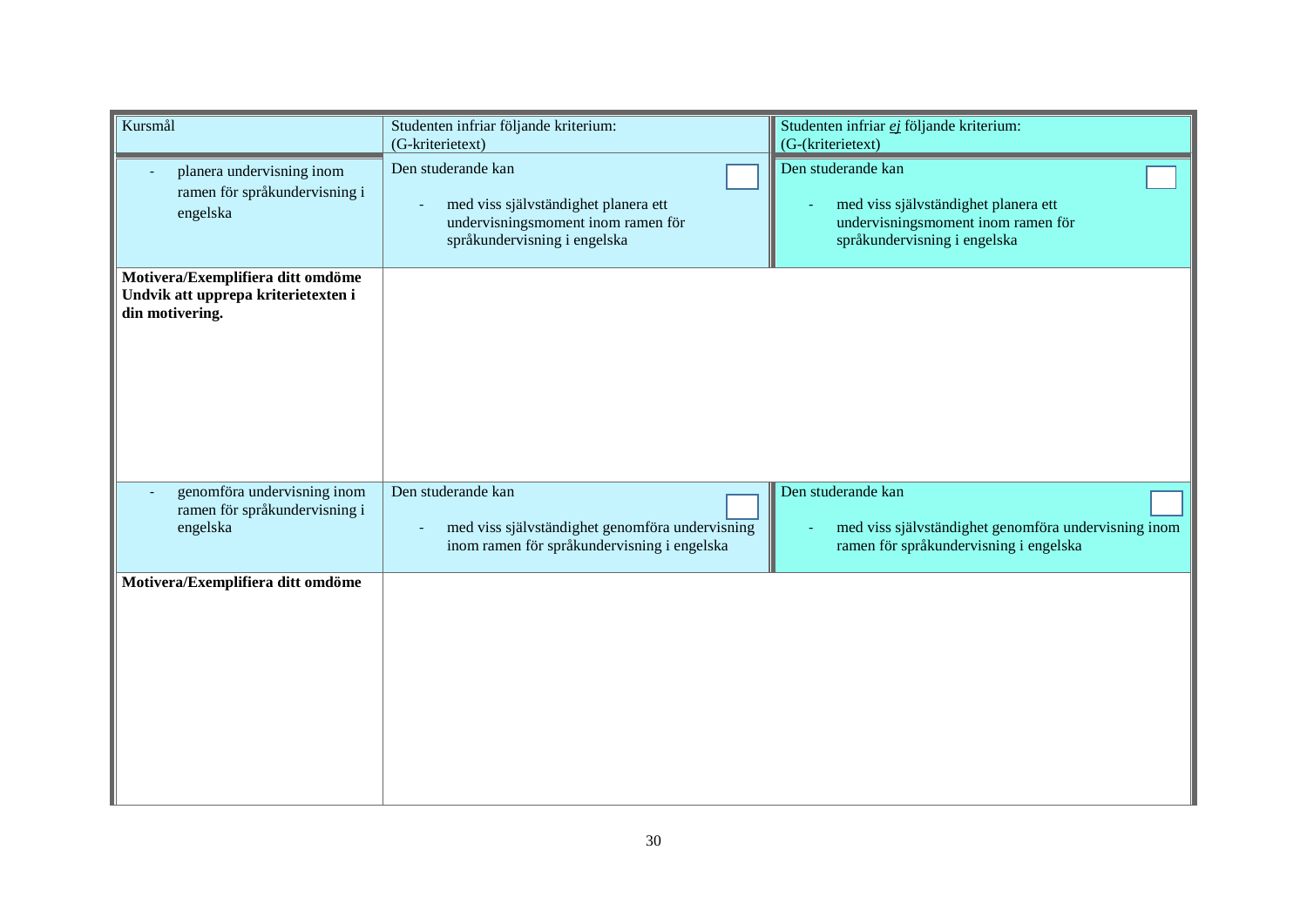| Kursmål                                                                                               | Studenten infriar följande kriterium:                                                                                                                           | Studenten infriar ej följande kriterium:                                                                                                                        |
|-------------------------------------------------------------------------------------------------------|-----------------------------------------------------------------------------------------------------------------------------------------------------------------|-----------------------------------------------------------------------------------------------------------------------------------------------------------------|
| tillämpa didaktiska teorier om<br>grammatikundervisning                                               | Den studerande kan<br>på ett fungerande sätt och med viss självständighet<br>tillämpa didaktiska teorier om<br>grammatikundervisning                            | Den studerande kan<br>på ett fungerande sätt och med viss självständighet<br>tillämpa didaktiska teorier om grammatikundervisning                               |
| Motivera/Exemplifiera ditt omdöme<br>Undvik att upprepa kriterietexten i<br>din motivering.           |                                                                                                                                                                 |                                                                                                                                                                 |
| demonstrera de didaktiska<br>förmågor som måste bemästras<br>av läraren i<br>undervisningssituationen | Den studerande kan<br>med viss självständighet demonstrera de<br>grundläggande didaktiska förmågor som måste<br>bemästras av läraren i undervisningssituationen | Den studerande kan<br>med viss självständighet demonstrera de grundläggande<br>didaktiska förmågor som måste bemästras av läraren i<br>undervisningssituationen |
| Motivera/Exemplifiera ditt omdöme                                                                     |                                                                                                                                                                 |                                                                                                                                                                 |
| utvärdera undervisning inom<br>ramen för språkundervisning i<br>engelska                              | Den studerande kan<br>med viss självständighet utvärdera undervisning<br>inom ramen för språkundervisning i engelska                                            | Den studerande kan<br>med viss självständighet utvärdera undervisning inom<br>ramen för språkundervisning i engelska                                            |
| Motivera/Exemplifiera ditt omdöme                                                                     |                                                                                                                                                                 |                                                                                                                                                                 |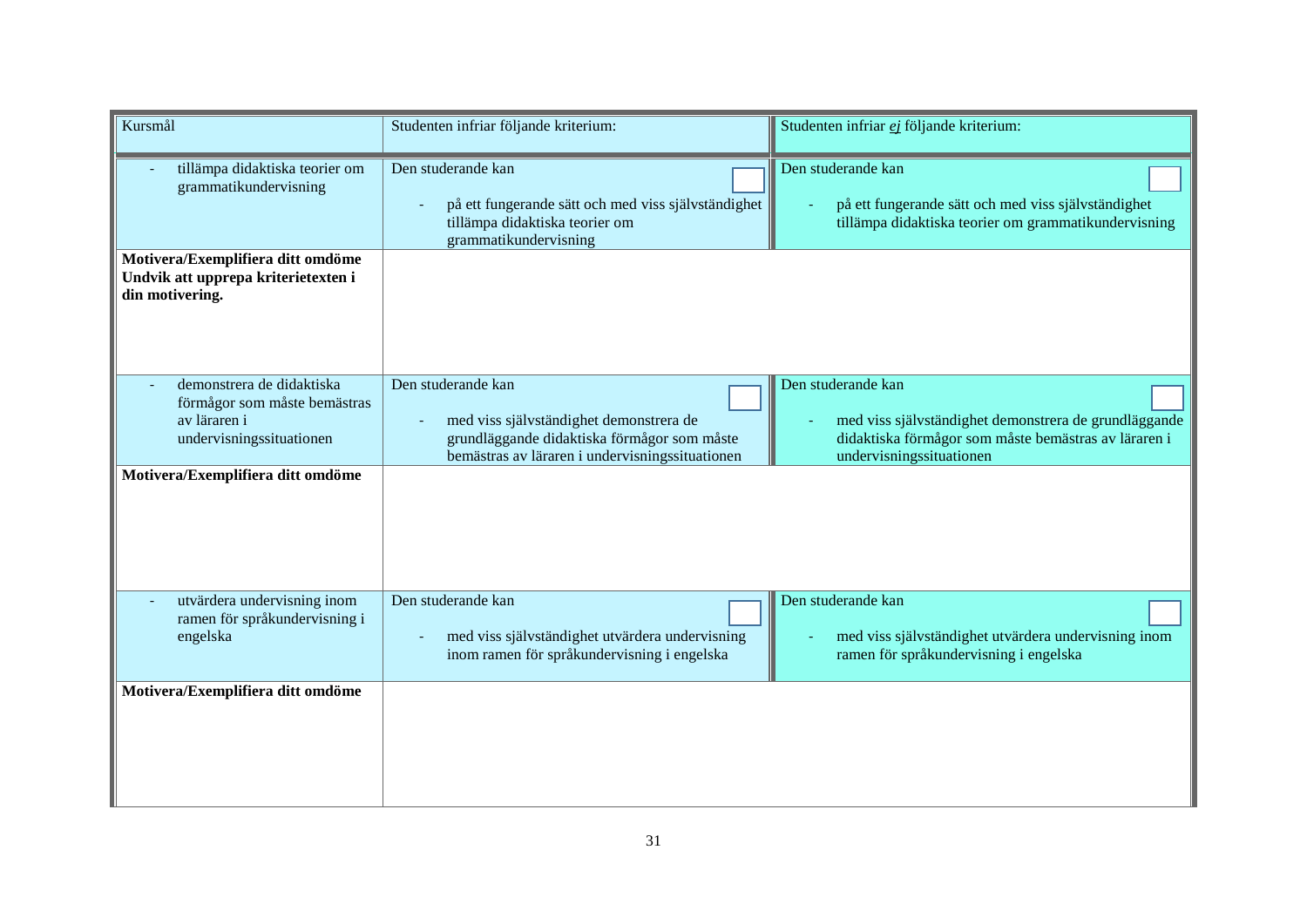| Kursmål                                                                                                                                                                                    | Studenten infriar följande kriterium:                                                                                                                                                                                                                                                                                                                | Studenten infriar ej följande kriterium:                                                                                                                                                                                                                                                                                                          |  |
|--------------------------------------------------------------------------------------------------------------------------------------------------------------------------------------------|------------------------------------------------------------------------------------------------------------------------------------------------------------------------------------------------------------------------------------------------------------------------------------------------------------------------------------------------------|---------------------------------------------------------------------------------------------------------------------------------------------------------------------------------------------------------------------------------------------------------------------------------------------------------------------------------------------------|--|
| dra relevanta slutsatser för<br>såväl sitt framtida<br>utvecklingsbehov som sin<br>framtida lärargärning, utifrån<br>genomförd<br>utvärdering, given kritik och<br>språkdidaktiska teorier | Den studerande kan<br>relativt självständigt dra relevanta slutsatser för<br>såväl sitt framtida utvecklingsbehov som sin<br>framtida lärargärning, utifrån genomförd elev-<br>utvärdering och återkoppling från handledaren*<br>*kopplingen till språkdidaktiska teorier testas av<br>didaktikläraren i samband med den studerandes<br>VFU-rapport. | Den studerande kan<br>relativt självständigt dra relevanta slutsatser för såväl<br>sitt framtida utvecklingsbehov som sin framtida<br>lärargärning, utifrån genomförd elev-utvärdering och<br>återkoppling från handledaren *<br>*kopplingen till språkdidaktiska teorier testas av<br>didaktikläraren i samband med den studerandes VFU-rapport. |  |
| Motivera/Exemplifiera ditt omdöme<br>Undvik att upprepa kriterietexten i<br>din motivering.                                                                                                |                                                                                                                                                                                                                                                                                                                                                      |                                                                                                                                                                                                                                                                                                                                                   |  |
| demonstrera ett bemästrande<br>av de sociala relationer som<br>läraren möter i vardagen, både<br>kollegialt och i<br>undervisningssituationen                                              | Den studerande kan<br>på ett fungerande sätt bemästra de sociala<br>$\blacksquare$<br>relationer som läraren möter i vardagen, både<br>kollegialt och i undervisningssituationen                                                                                                                                                                     | Den studerande kan<br>på ett fungerande sätt bemästra de sociala relationer<br>som läraren möter i vardagen, både kollegialt och i<br>undervisningssituationen                                                                                                                                                                                    |  |
| Motivera/Exemplifiera ditt omdöme                                                                                                                                                          |                                                                                                                                                                                                                                                                                                                                                      |                                                                                                                                                                                                                                                                                                                                                   |  |
| använda och kritiskt reflektera<br>över IKT som ett pedagogiskt<br>verktyg i språkundervisningen                                                                                           | Den studerande kan<br>med viss självständighet använda och kritiskt<br>reflektera över IKT som ett pedagogiskt verktyg i<br>språkundervisningen                                                                                                                                                                                                      | Den studerande kan<br>med viss självständighet använda och kritiskt reflektera<br>över IKT som ett pedagogiskt verktyg i<br>språkundervisningen                                                                                                                                                                                                   |  |
| Motivera/Exemplifiera ditt omdöme                                                                                                                                                          |                                                                                                                                                                                                                                                                                                                                                      |                                                                                                                                                                                                                                                                                                                                                   |  |